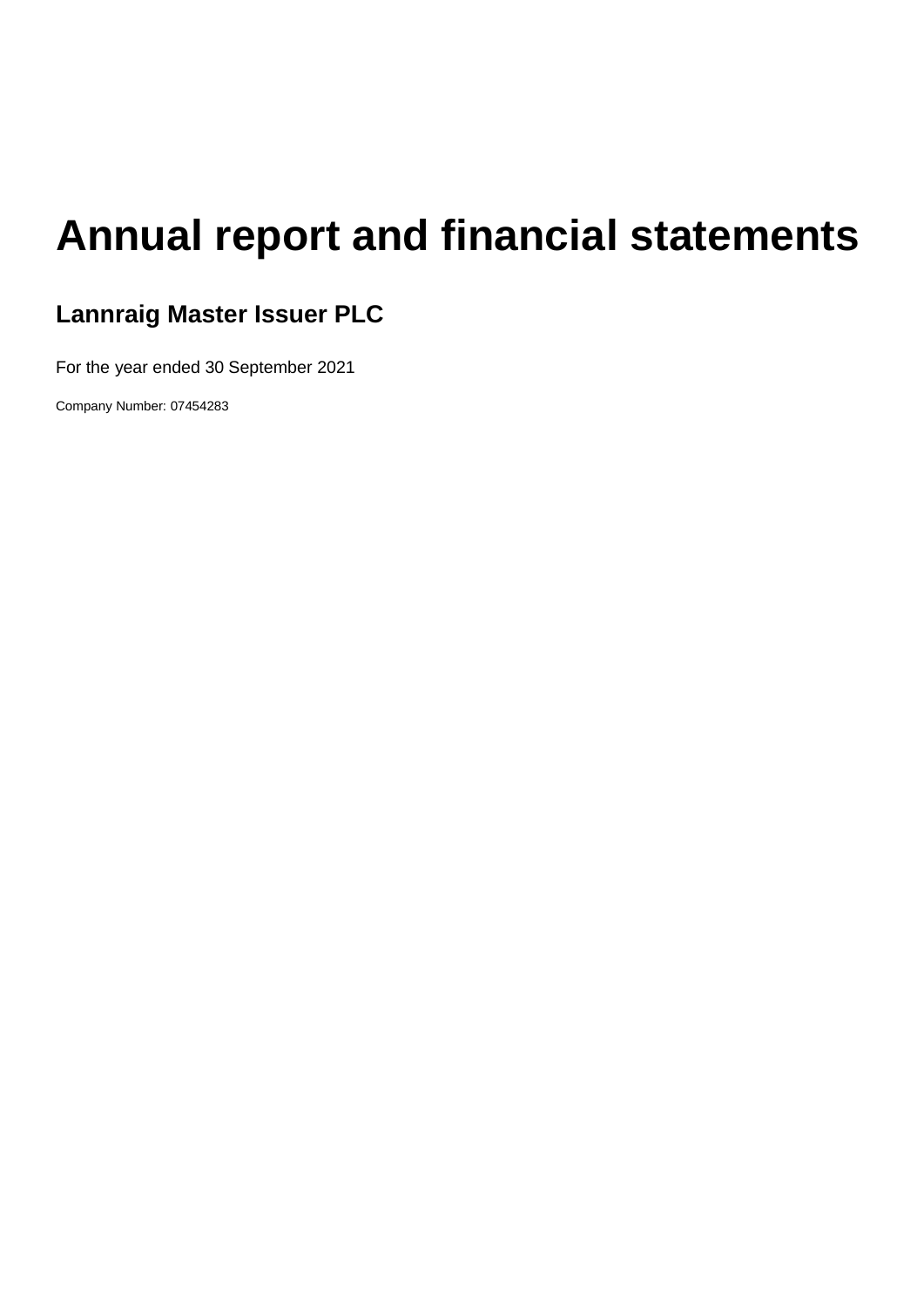# **Lannraig Master Issuer PLC**

# **Annual report and financial statements For the year ended 30 September 2021**

| Contents |  |
|----------|--|
|----------|--|

| Officers and professional advisers                                        |                 |
|---------------------------------------------------------------------------|-----------------|
| Strategic report                                                          | $\overline{2}$  |
| Directors' report                                                         | $\overline{4}$  |
| Statement of Directors' responsibilities                                  | 6               |
| Independent auditor's report to the members of Lannraig Master Issuer PLC | $\overline{7}$  |
| Statement of comprehensive income                                         | 11              |
| <b>Balance sheet</b>                                                      | 12 <sup>2</sup> |
| Statement of changes in equity                                            | 13              |
| Statement of cash flows                                                   | 14              |
| Notes to the financial statements                                         | 15              |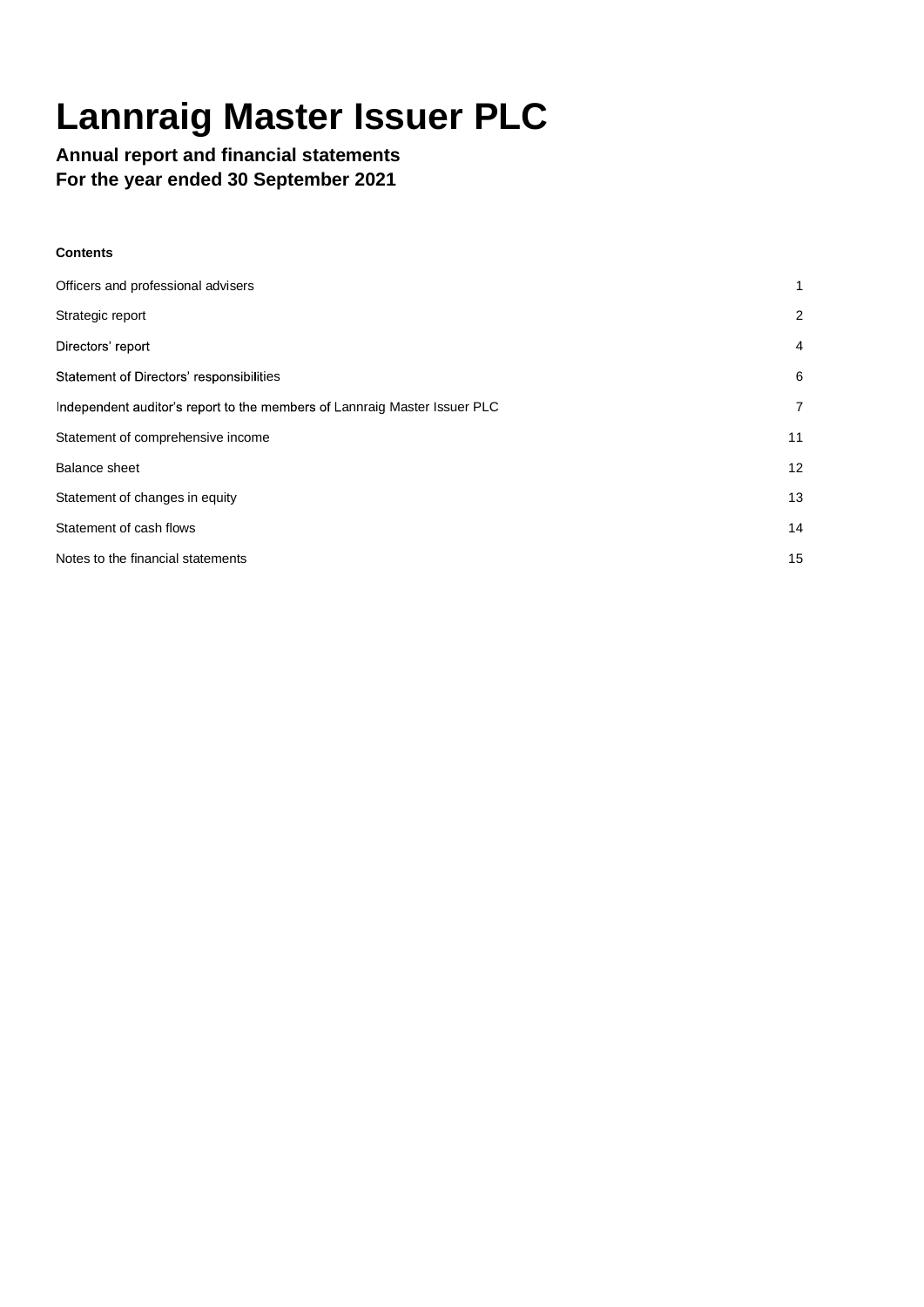# **Lannraig Master Issuer PLC**

# **Officers and professional advisers**

| <b>Directors</b>         | Justin Fox<br>Intertrust Directors 1 Limited<br>Intertrust Directors 2 Limited |
|--------------------------|--------------------------------------------------------------------------------|
| <b>Secretary</b>         | Intertrust Corporate Services Limited                                          |
| <b>Registered office</b> | 1 Bartholomew Lane<br>London<br>EC2N 2AX                                       |
| Independent auditors     | Ernst & Young LLP<br>144 Morrison Street<br>Edinburgh<br>EH3 8EX               |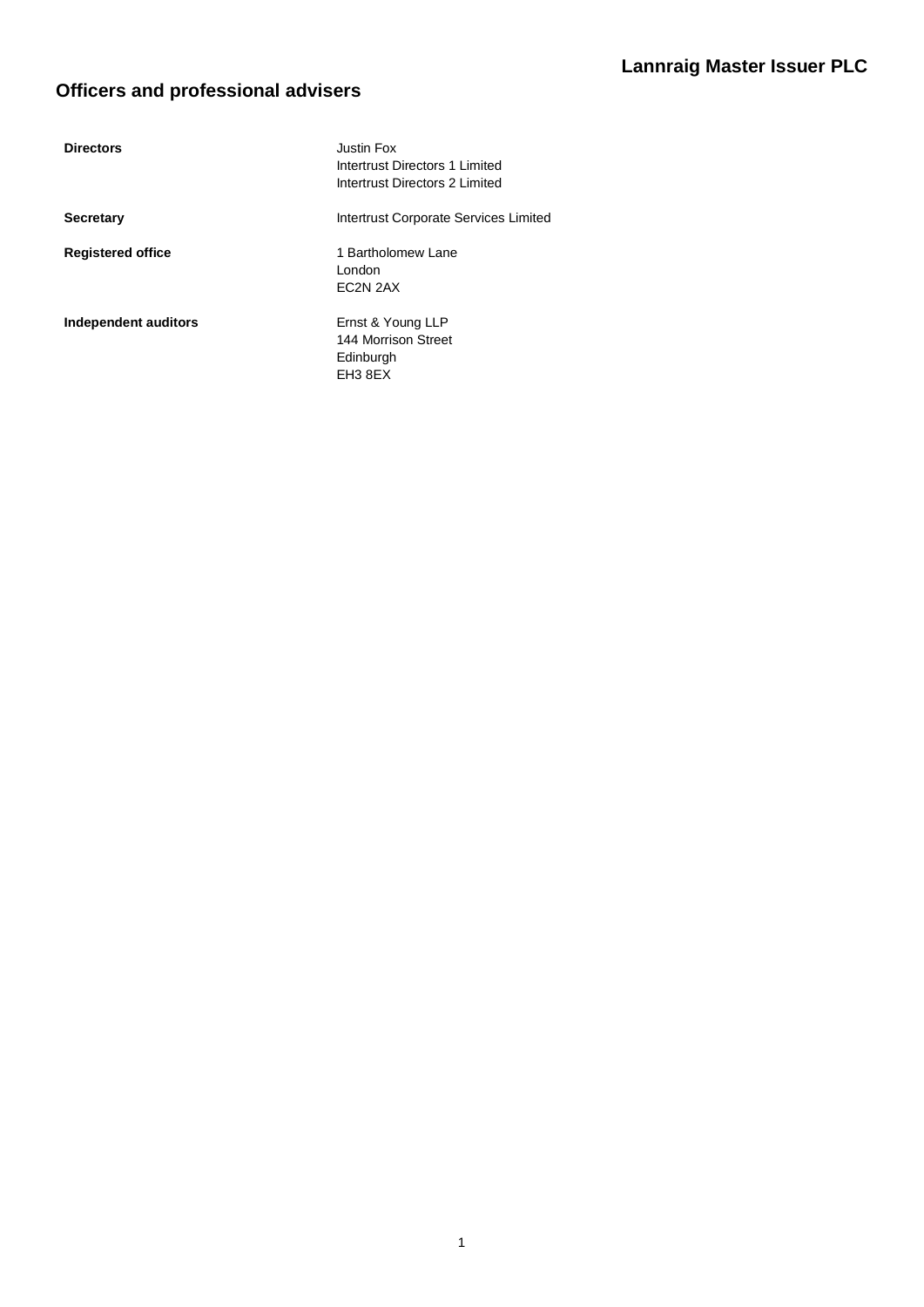# **Strategic report**

The Directors of Lannraig Master Issuer PLC (the "Company") present their strategic report for the year ended 30 September 2021.

#### **Principal activities and business structure**

The Company is a Special Purpose Vehicle ("SPV") which was established as part of Clydesdale Bank PLC's ("CB PLC") Lannraig Residential Mortgage Backed Securities Programme (the "Programme"). The Programme was established primarily for the purpose of raising wholesale funding for the Programme Originator ("Originator") CB PLC.

The Company is incorporated under the Companies Act 2006 as a public limited company and registered in England and Wales. It is a wholly owned subsidiary of Lannraig Holdings Limited ("LaHL"), the immediate parent entity, which is incorporated under the Companies Act 2006. The ultimate controlling entity is Virgin Money UK PLC ("VMUK PLC"). VMUK PLC and its subsidiary undertakings, which include CB PLC, comprise the VMUK PLC Group. Further detail of the group structure is disclosed in note 1.1.

The principal activity of the Company is the issuance of limited recourse class A and class Z Residential Mortgage Backed Loan Notes (the "Notes"), under the Programme, for onward lending to Lannraig Funding Limited ("LaFL"). The Notes in issue have a legal maturity date due December 2069. The class A Notes are listed on the London Stock Exchange. The proceeds of the Notes were advanced via Global Intercompany Loans ("Intercompany Loans") to LaFL who applied the proceeds to acquire interests in a pool of buy-to-let mortgage loans held on trust by Lannraig Trustees Limited ("LaTL").

The Programme documentation relating to the Programme structure defines certain prescribed roles and terms and should be read in conjunction with these financial statements. The Programme documentation can be found at: https://www.virginmoneyukplc.com/investorrelations/debt-investors/securitisation-lannraig/.

#### **Financial analysis**

During the year the Programme issued no new Notes or associated Intercompany Loans. There were scheduled repayments of £72m on the 2018-1 1A Notes and associated Intercompany Loans.

The class A Notes and associated Intercompany Loans are subject to controlled amortisation and bullet repayments, with the maximum repayment on each payment date set out in the Programme documentation. Repayments are ultimately dependent on there being sufficient principal receipts from the borrowers under the underlying mortgage loans in the Trust Property or Originator cash contributions as outlined in the Programme documentation. The Company is only obliged to make repayments of interest and principal in respect of the Intercompany Loans, to the extent that repayments are received from CB PLC in respect of the deemed loan or applicable reserve funds are available.

The Company receives income from the Intercompany Loans, in line with the requirements of the Notes. Under the terms of the Programme, the Company is entitled to retain a pre-determined profit balance. For the year ended 30 September 2021 this equated to £4,800 (2020: £4,800). Additional income required to meet the pre-defined profit balance accrues from LaFL as deferred consideration of £806,000 (2020: £668,000). Deferred consideration is described in note 1.4 to the financial statements.

The combined performance of the receipts under Intercompany Loans and payments made on the Notes has been in line with expectations.

#### Key performance indicators ("KPIs")

The Company's Directors are of the opinion that analysis using KPIs would not enhance an understanding of the development. performance or position of the Company.

#### **Section 172(1) statement**

In accordance with the Companies Act 2006 (as amended by the Companies (Miscellaneous Reporting) Regulations 2018), the Directors provide this statement describing how they have had regard to the matters set out in section 172(1) when performing their duty to promote the success of the Company.

In accordance with the Large and Medium-sized Companies and Groups (Accounts and Reports) Regulations 2008 (as amended by the Companies (Miscellaneous Reporting) Regulations 2018), this statement also provides details of how the Directors have engaged with and had regard to the interest of key stakeholders. In accordance with section 426B of the Companies Act 2006, this statement is also available at https://www.virginmoneyukplc.com/investor-relations/.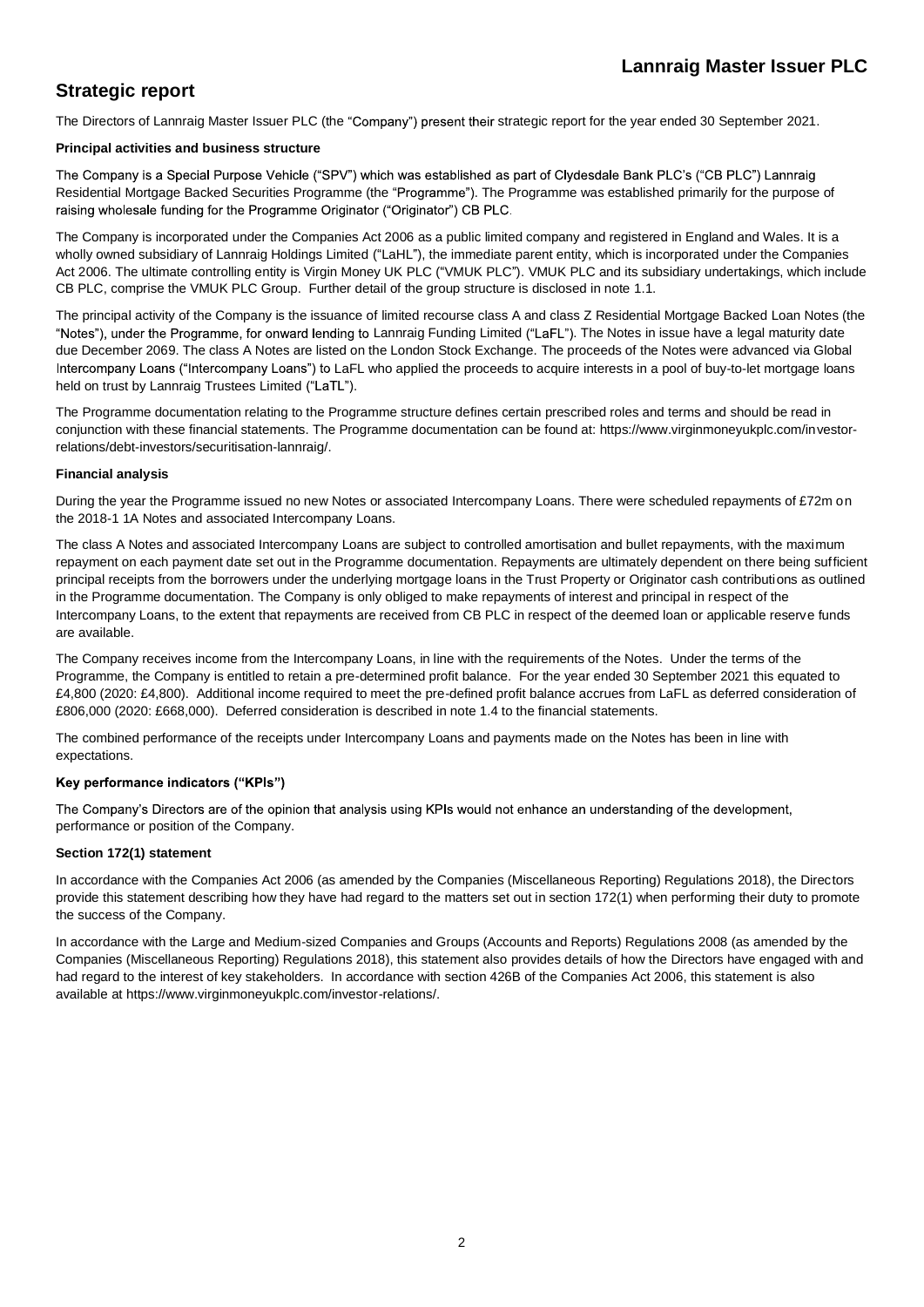# **Strategic report (continued)**

#### **Section 172(1) statement (continued)**

As an SPV, the governance structure and key policies to achieve the objectives of section 172(1) were set out in the Programme documentation at inception of the Programme. Therefore, compliance with the Programme documentation ensures regard for the matters set out in section 172(1) as follows:

- The programme documentation sets out the principal transactions that will be undertaken to achieve the purpose and objectives of the Company, while ensuring the Company's assets are safeguarded;
- The Company has appointed third parties to perform various roles as specified in the Programme documentation. Fees and conditions were agreed at inception and are paid in line with the Programmes' priority of payments schedule;
- In accordance with the securitisation tax regime, the Company is only permitted to retain minimal profit;
- The limited nature and range of activities of an SPV, mean the Company has no employees and engagement with community and environmental stakeholders is not relevant for consideration; and
- The Company has a sole member, LaHL, which also forms part of the Programme. CB PLC is the originator of the Programme and where matters impact the wider Group, stakeholder engagement is led by the VMUK PLC Board.

#### **Future developments**

The Company was established to issue Notes under the Programme. The Directors continue to monitor the economic environment and financial markets with regard to the further issuance of Notes. No changes in future activities are envisaged.

Whilst constructive macroeconomic trends such as increased consumer spending, gross domestic product growth and a house price index increase contributed to an improving economic picture for 2021, there is still uncertainty surrounding the removal of government support measures for customers such as the furlough scheme which may lead to adverse economic conditions in the short term.

There continues to be an appetite for a Scottish independence referendum, with the Scottish Government recently announcing that a new referendum could take place by 2023. The Company will continue to closely monitor developments.

#### **Principal risks and uncertainties**

The Company is exposed to changes in market variables such as floating rate interest obligations arising from the Notes issued. These risks are mitigated by the terms of the Intercompany Loans to LaFL and the limited recourse nature of the Notes issued. The main features of the Company's internal control and risk management systems are set out in note 4.3.

The risks and challenges identified in the financial statements do not represent an exhaustive list of the risks and issues associated with the Company. Other risks and issues not specifically referenced may adversely impact the future financial position and performance of the Company. Accordingly, no assurances or guarantees of future performance, profitability or returns on capital are given by the Company.

#### **Financial risk management**

The Company's principal financial assets are the Intercompany Loans and the risks associated are the potential impairments in the carrying value of the underlying assets which LaFL acquired and the floating rate interest obligations under the Notes issued. The financial risk management policies are discussed further in note 4.3 to the financial statements.

This report was approved by the Board of Directors on 20 January 2022 and signed on its behalf by:

Hercan

**Helena Whitaker** For and on behalf of Intertrust Directors 1 Limited, Director 20 January 2022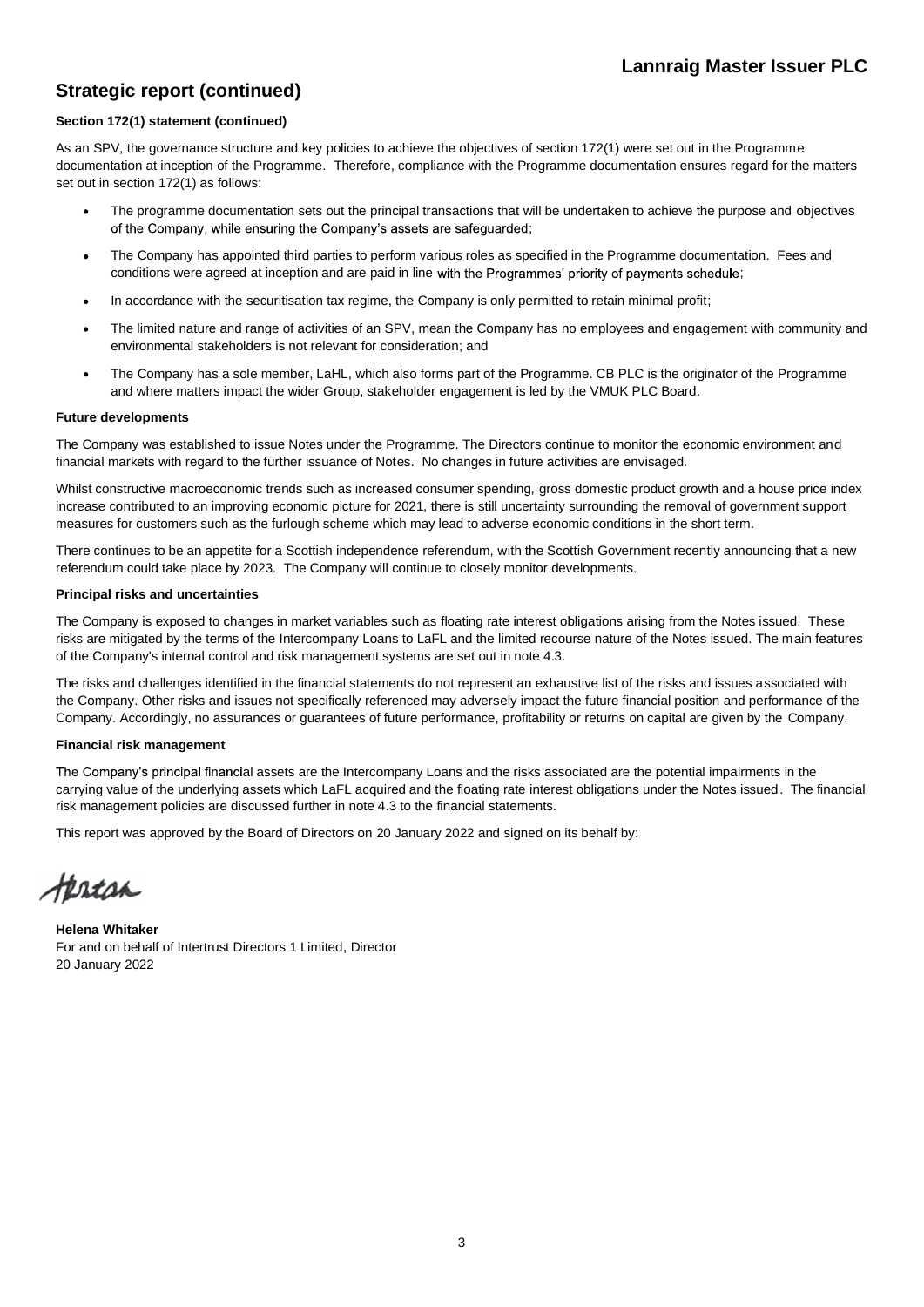# Directors' report

The Directors present their report and the audited financial statements of the Company for the year ended 30 September 2021.

#### **Corporate governance**

The Directors have been charged with governance in accordance with the Programme documentation, describing the structure and operation of the Programme. The governance structure of the Company is such that the key policies have been predetermined at inception and the operational roles have been assigned to third parties with their roles strictly governed by the Programme documentation.

The Programme documentation provides procedures that have been designed for safeguarding assets against unauthorised use or disposition; for maintaining proper accounting records; and for the reliability and usefulness of financial information used within the business or for publication. Such procedures are designed to manage rather than eliminate the risk of failure to achieve business objectives whilst enabling them to comply with the regulatory obligations.

Due to the nature of the securities which have been issued and the structure of the entity, the Company is largely exempt from the requirements of the Financial Conduct Authority pertaining to the Disclosure and Transparency Rules as detailed in DTR 7.1 *Audit committees* and 7.2 *Corporate governance statements* (save for the rule DTR 7.2.5 requiring description of the features of the internal control and risk management systems*),* which would otherwise require the Company to have an audit committee in place and include a corporate governance statement in the Directors' report. The Directors are therefore satisfied that there is no requirement for an audit committee or supervisory body entrusted to carry out the functions of an audit committee.

The main features of the Company's internal control and risk management system are set out in note 4.3.

#### **Profits and appropriations**

The statement of comprehensive Income for the year is set out on page 11.

The Directors do not recommend the payment of a dividend for the year under review (2020: £Nil).

#### **Future developments, principal risks and financial risk management objectives and policies**

Information regarding future developments, principal risks and financial risk management objectives and policies of the Company in relation to the use of financial instruments that would otherwise be required to be disclosed in the Directors' report, and which is incorporated into this report by reference, can be found in the strategic report.

#### **Directors and Directors**

The Directors of the Company during the year and up to the date on which the financial statements were approved are shown on page 1.

#### Directors' interests

None of the Directors had any interest either during the year or at the end of the year in any material contract or arrangement with the Company.

#### *Appointments and resignations*

There have been no appointments or resignations during the year.

#### *Directors' remuneration*

None of the Directors were directly remunerated by the Company in respect of their duties as Directors of the Company. However, during the year, an expense of £17,000 (2020: £10,000) was incurred to Intertrust Management Limited for the provision of corporate administration services including the services of two Directors to the Company. In relation to the remaining Director, their service to the Company was performed as part of their employment with CB PLC and no remuneration was earned in respect of qualifying services provided to the Company. CB PLC has not recharged this Company for the cost of this service.

#### **Company secretary**

The Company Secretary during the year, and subsequently, was Intertrust Corporate Services Limited.

#### **Third party indemnities**

A qualifying third party indemnity provision for the benefit of the Directors was in force during the year and remains in force as at the date of approval of the annual report and financial statements.

#### **Employees**

The Company does not have any employees.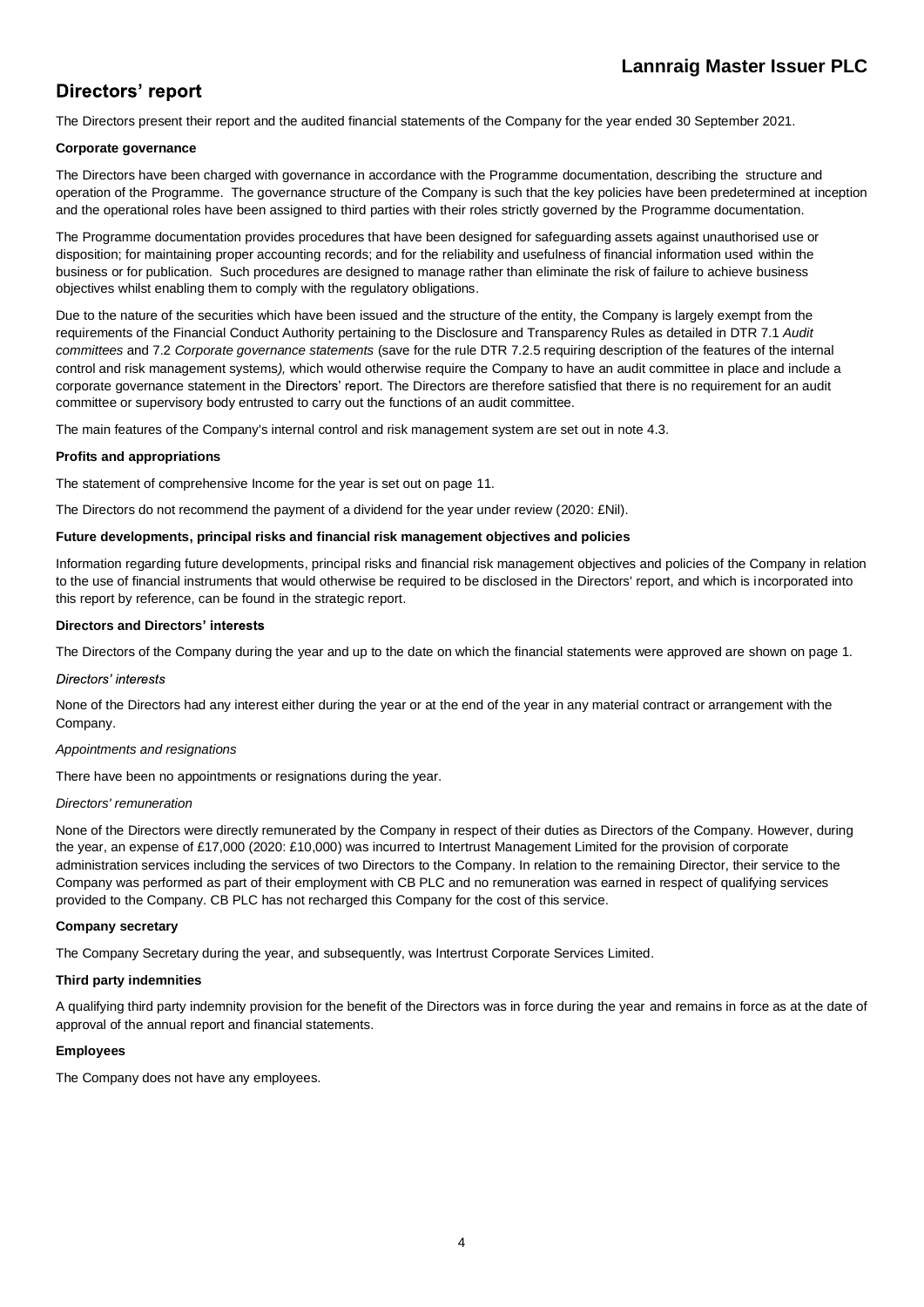# **Directors' report (continued)**

#### **Stakeholder engagement**

In accordance with the Companies Act 2006 (as amended by the Companies (Miscellaneous Reporting) Regulations 2018), the Directors provide this statement on pages 2-3 describing how they have had regard to the matters set out in section 172(1), when performing their duty to promote the success of the Company.

In accordance with the Large and Medium-sized Companies and Groups (Accounts and Reports) Regulations 2008 (as amended by the Companies (Miscellaneous Reporting) Regulations 2018), this statement also provides details of how the Directors have engaged with and had regard to the interest of key stakeholders.

The Company is a controlled entity of VMUK PLC, and as such follows many of the processes and practices of this company, which are further referenced in this statement where relevant. In accordance with section 426B of the Companies Act 2006, this statement is also available at https://www.virginmoneyukplc.com/investor-relations/.

#### **Political donations**

No political donations were made throughout the year (2020: £Nil).

#### **Research and development costs**

The Company does not undertake formal research and development activities.

#### **Related parties**

Details of related party transactions are set out in note 4.2 of the financial statements.

#### **Share capital**

Information about share capital is shown in note 3.7.

#### **Going concern**

The Directors have made an assessment of the Company's ability to continue as a going concern and are satisfied that the Company has the resources to continue in business for 12 months from the approval of the financial statements.

The Company's use of the going concern basis for preparation of the accounts is discussed in note 1.3.

#### **Events after the balance sheet date**

There have been no significant events between 30 September 2021 and the date of approval of the annual report and financial statements which would require a change to or additional disclosure in the financial statements.

#### **Auditors and disclosure of information to auditors**

The Directors who were members of the Board at the time of approving the Directors' report are listed on page 1. Having made enquiries of fellow Directors and of the Company's auditors, each of these Directors confirms that:

- to the best of each Director's knowledge and belief, there is no information relevant to the preparation of their report of which the Company's auditors are unaware; and
- each Director has taken all the steps a Director might reasonably be expected to have taken to be aware of relevant audit information and to establish that the Company's auditors are aware of that information.

The auditor, Ernst & Young LLP ("EY LLP") has expressed their willingness to continue in office until the next annual general meeting ("AGM"). Pursuant to section 489 of the Companies Act 2006, a resolution for the reappointment of EY LLP will be proposed at the forthcoming AGM of the Company.

This report was approved by the Board of Directors on 20 January 2022 and signed on its behalf by:

terecan

**Helena Whitaker** For and on behalf of Intertrust Directors 1 Limited, Director 20 January 2022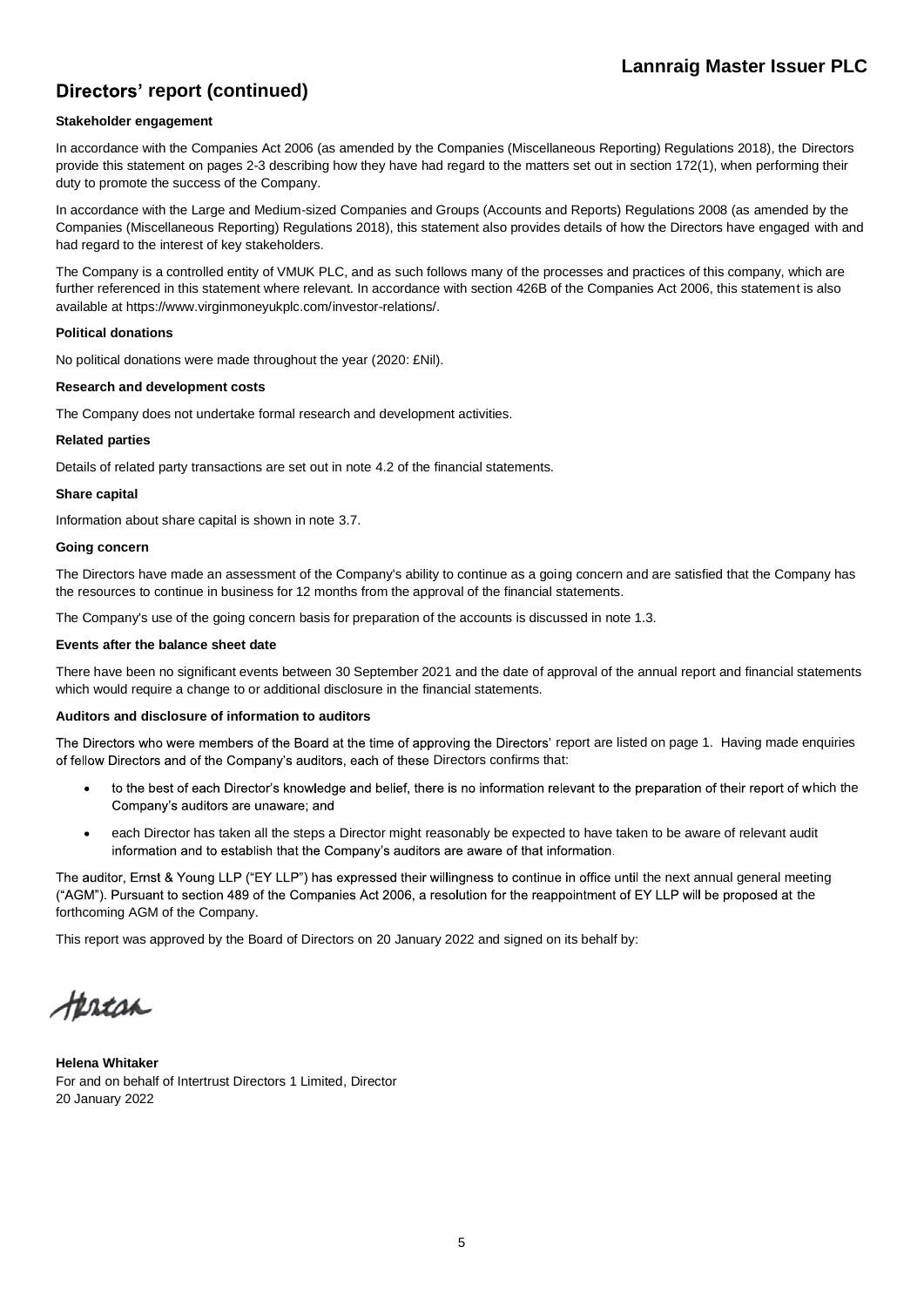### **Statement of Directors' responsibilities**

The Directors are responsible for preparing the strategic report, Directors' report and the financial statements in accordance with applicable law and regulations.

UK company law requires the Directors to prepare financial statements for each financial year. Under that law the Directors have elected to prepare the financial statements in accordance with International Accounting Standards ("IAS") in conformity with the requirements of the Companies Act 2006. Under company law the Directors must not approve the financial statements unless they are satisfied that they give a true and fair view of the state of affairs of the Company and of the profit and loss of the Company for that period. In preparing these financial statements the Directors are required to:

- select suitable accounting policies in accordance with IAS 8: Accounting Policies, Changes in Accounting Estimates and Errors and then apply them consistently;
- present information, including accounting policies, in a manner that provides relevant, reliable, comparable and understandable information;
- provide additional disclosures when compliance with the specific requirements in International Financial Reporting Standards I is insufficient to enable users to understand the impact of particular transactions, other events and conditions on the financial position and financial performance;
- state whether IAS in conformity with the requirements of the Companies Act 2006, have been followed subject to any material departures disclosed and explained in the financial statements;
- make judgements and accounting estimates that are reasonable; and
- make an assessment of the Company's ability to continue as a going concern and prepare the financial statements on the going concern basis unless it is appropriate to presume that the Company will not continue in business.

The Directors are responsible for keeping adequate accounting records that are sufficient to show and explain the Company's transactions and disclose with reasonable accuracy at any time the financial position of the Company and enable them to ensure that the financial statements comply with Companies Act 2006. They are also responsible for safeguarding the assets of the Company and hence for taking reasonable steps for the prevention and detection of fraud and other irregularities.

Under UK company law and regulations, the Directors are also responsible for preparing a strategic report, and Directors' report, that comply with that law and those regulations.

This statement was approved by the Board of Directors on 20 January 2022 and was signed on its behalf by:

Herton

**Helena Whitaker** For and on behalf of Intertrust Directors 1 Limited, Director 20 January 2022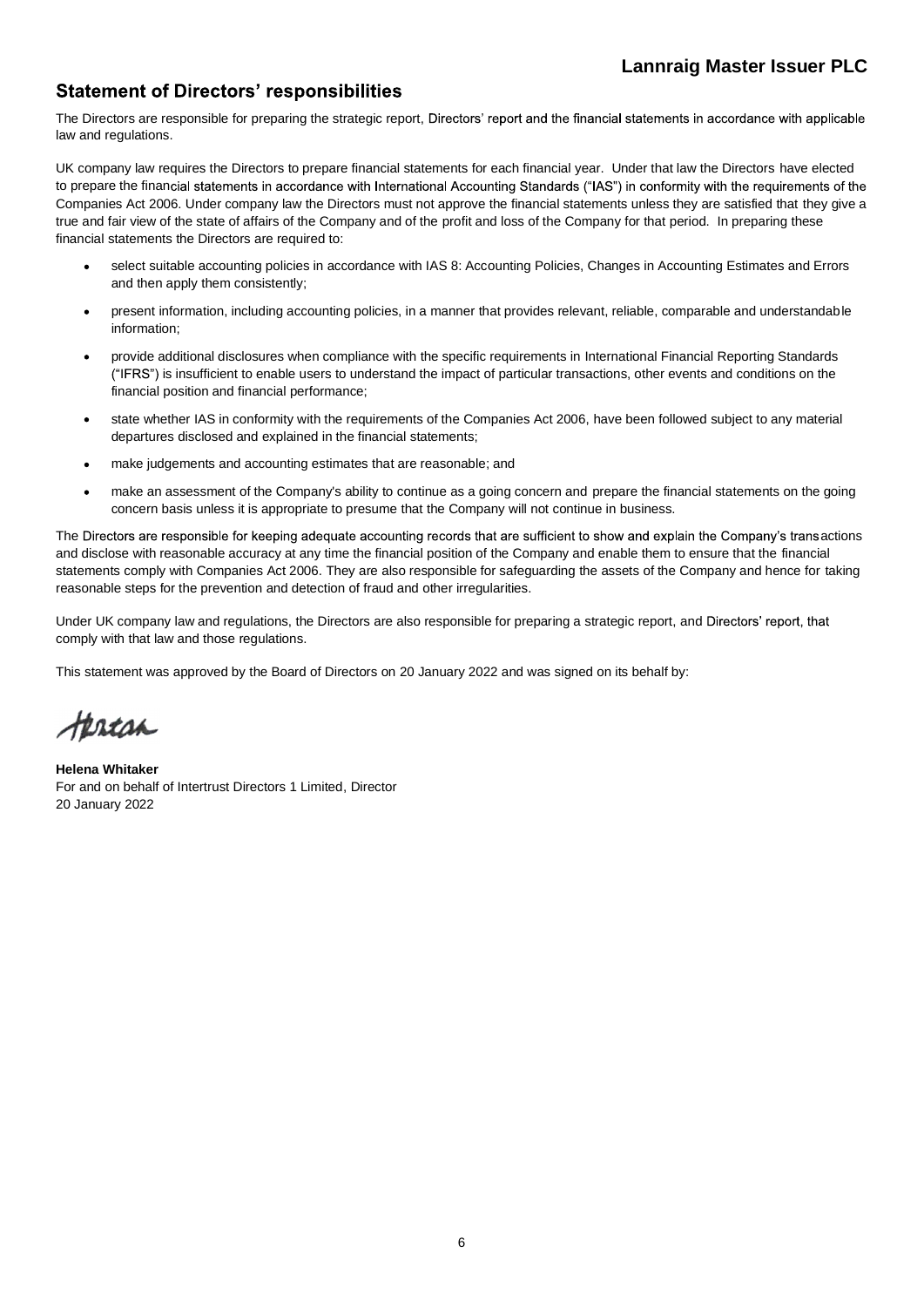#### **Opinion**

We have audited the financial statements of Lannraig Master Issuer PLC (the "Company") for the year ended 30 September 2021 which comprise the statement of comprehensive income, balance sheet, statement of changes in equity, statement of cash flows and the related notes 1.1 to 4.4, including a summary of significant accounting policies. The financial reporting framework that has been applied in their preparation is applicable law and International Accounting Standards in conformity with the requirements of the Companies Act 2006.

In our opinion, the financial statements:

- give a true and fair view of the company's affairs as at 30 September 2021 and of its profit for the year then ended;
- have been properly prepared in accordance with International Accounting Standards in conformity with the requirements of the Companies Act 2006; and
- have been prepared in accordance with the requirements of the Companies Act 2006.

#### **Basis for opinion**

We conducted our audit in accordance with International Standards on Auditing (UK) ("ISAs (UK)") and applicable law. Our responsibilities under those standards are further described in the Auditor's responsibilities for the audit of the financial statements section of our report below. We are independent of the company in accordance with the ethical requirements that are relevant to our audit of the financial statements in the UK, including the FRC's Ethical Standard as applied to listed entities, and we have fulfilled our other ethical responsibilities in accordance with these requirements.

We believe that the audit evidence we have obtained is sufficient and appropriate to provide a basis for our opinion.

#### **Conclusions relating to going concern**

We obtained an understanding of the legal and regulatory frameworks that are applicable to the Company and determined that the most significant are International Accounting Standards in conformity with the requirements of the Companies Act 2006, the Companies Act 2006, the UK Listing Rules of the London Stock Exchange, Market Abuse Regulations, Transparency Regulations, and Tax legislation.

We understood how the Company is complying with those frameworks by making inquiries of management and those charged with governance.

We assessed the susceptibility of the Company's financial statements to material misstatement, including how fraud might occur by considering the controls that the Company has established to address risks identified by the entity or that otherwise seek to prevent, deter or detect fraud.

Based on this understanding we designed our audit procedures to identify non-compliance with such laws and regulations. Our procedures involved inquiries of legal counsel, executive management and internal audit for their awareness of any known instances of noncompliance or suspected non-compliance with laws and regulations. We performed journal entry testing in order to detect instances of fraud. We also performed focused testing, as referred to in the Key Audit Matters section above.

The Company operates in the capital markets industry which is a regulated environment. As such, the Senior statutory auditor considered the experience and expertise of the engagement team to ensure that the team had appropriate competence and capabilities.

#### **Overview of our audit approach**

| Key audit matters | Performance and recoverability of the Intercompany loan, including the impact of COVID-19 |
|-------------------|-------------------------------------------------------------------------------------------|
| Materiality       | Overall materiality of £7.0m which represents 1% of total assets                          |

#### **An overview of the scope of our audit**

#### *Tailoring the scope*

Our assessment of audit risk, our evaluation of materiality and our allocation of performance materiality determine our audit scope for the Company. This enables us to form an opinion on the financial statements. We take into account size, risk profile, the organisation of the Company and effectiveness of controls, including controls and changes in the business environment when assessing the level of work to be performed.

#### **Key audit matters**

Key audit matters are those matters that, in our professional judgment, were of most significance in our audit of the financial statements of the current period and include the most significant assessed risks of material misstatement (whether or not due to fraud) that we identified. These matters included those which had the greatest effect on: the overall audit strategy, the allocation of resources in the audit; and directing the efforts of the engagement team. These matters were addressed in the context of our audit of the financial statements as a whole, and in our opinion thereon, and we do not provide a separate opinion on these matters.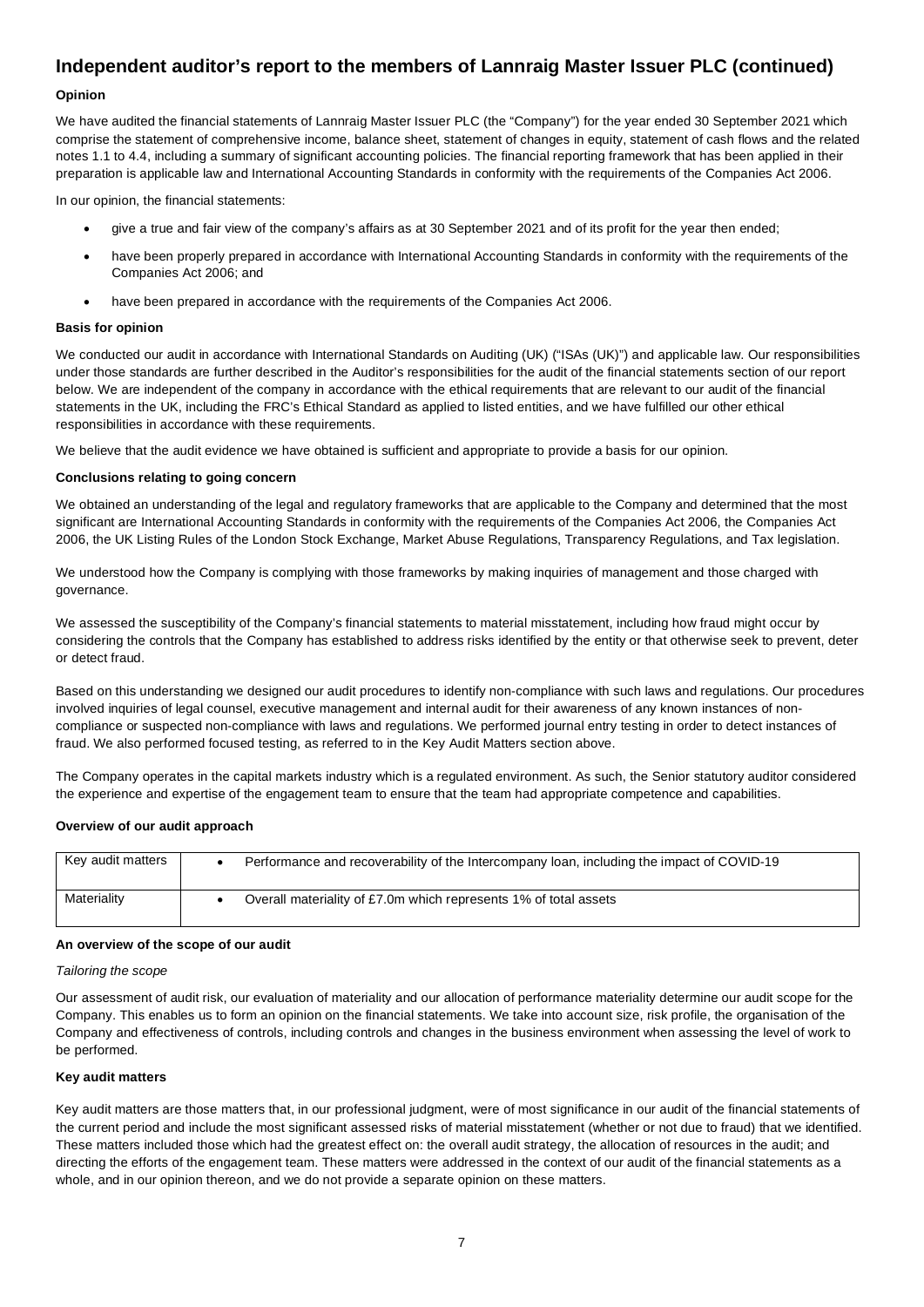| Risk                                                                                                                                                                                                                                                                                                                                                                                                                                                                      | Our response to the risk                                                                                                                                                                                                                                                                                                                                                                                                                                                                                                                                                                                                                                                                                                                                                                                                                                                                                                                                                                                                     | Key observations communicated<br>to those charged with governance                                                                                                                                                                                                                                                                                                                                                         |
|---------------------------------------------------------------------------------------------------------------------------------------------------------------------------------------------------------------------------------------------------------------------------------------------------------------------------------------------------------------------------------------------------------------------------------------------------------------------------|------------------------------------------------------------------------------------------------------------------------------------------------------------------------------------------------------------------------------------------------------------------------------------------------------------------------------------------------------------------------------------------------------------------------------------------------------------------------------------------------------------------------------------------------------------------------------------------------------------------------------------------------------------------------------------------------------------------------------------------------------------------------------------------------------------------------------------------------------------------------------------------------------------------------------------------------------------------------------------------------------------------------------|---------------------------------------------------------------------------------------------------------------------------------------------------------------------------------------------------------------------------------------------------------------------------------------------------------------------------------------------------------------------------------------------------------------------------|
| Performance and recoverability of<br>the intercompany loan, including<br>the impact of COVID-19<br>Refer to Note 1.4 (page 17), Note<br>1.5 (page 18) and Note 3.1 (page<br>21) of the Financial Statements.<br>The Company is a special purpose<br>vehicle within a securitisation<br>structure. It exists to advance<br>intercompany funding to Lannraig<br>Funding Limited through the<br>issuance of listed debt, which in turn<br>then uses those funds to acquire a | We walked through the process and relevant controls by<br>which the Directors assessed the expected credit losses<br>for the intercompany loan in order to understand the<br>assessment performed.<br>We independently evaluated this assessment, which<br>involved the following procedures:<br>Considering the terms of the intercompany loan<br>$\bullet$<br>between Lannraig Master Issuer plc and Lannraig<br>Funding Limited, including the potential for any<br>expected loss events under the Lannraig<br>programme.<br>Confirming that interest and principal repayments<br>$\bullet$<br>made during the period were recognised                                                                                                                                                                                                                                                                                                                                                                                     | We concluded to those charged with<br>governance that, based on the<br>procedures performed, we were<br>satisfied that the intercompany loan<br>was not materially misstated as at<br>30 September 2021.<br>We concluded that the financial<br>statement disclosures in respect of<br>the ongoing impact of COVID-19 are<br>appropriate and in accordance with<br>the requirements of applicable<br>accounting standards. |
| beneficial interest in a mortgage<br>portfolio held by Lannraig Trustees<br>Limited.                                                                                                                                                                                                                                                                                                                                                                                      | appropriately, completely and in accordance with the<br>loan agreement. This included agreeing a sample of<br>repayments to cash transactions in the period.                                                                                                                                                                                                                                                                                                                                                                                                                                                                                                                                                                                                                                                                                                                                                                                                                                                                 |                                                                                                                                                                                                                                                                                                                                                                                                                           |
| The interest and capital repayments<br>on the intercompany loan are<br>required to be received by the<br>Company in order to service its<br>external debt. Due to the<br>significance of the intercompany<br>loan (representing 99% of total<br>assets) and the associated interest<br>and capital repayments which may<br>also be impacted by the COVID-19<br>outbreak, we considered the<br>performance and recoverability of<br>the loan to be a key audit matter.     | Examining the loan for any indicators of potential<br>$\bullet$<br>future losses, which involved looking through to the<br>securitised mortgage loan portfolio from which<br>intercompany loan repayments flow and assessing<br>whether shortfalls in mortgage recoveries are<br>expected.<br>Assessing the appropriateness of provisions for<br>$\bullet$<br>expected credit losses recognised by the Company<br>and assessing the sufficiency and completeness of<br>disclosures of the risk to the intercompany loan.<br>Assessing the ongoing impact of COVID-19 on the<br>$\bullet$<br>recoverability of the intercompany loan in respect of<br>expected credit losses measurement. This involved<br>evaluating management's COVID-19 assessment<br>and reviewing the financial statement disclosures to<br>determine whether they were consistent with<br>management's assessment of the potential impact of<br>COVID-19 on the Company and in accordance with<br>the requirements of applicable accounting standards. |                                                                                                                                                                                                                                                                                                                                                                                                                           |

#### **Our application of materiality**

We apply the concept of materiality in planning and performing the audit, in evaluating the effect of identified misstatements on the audit and in forming our audit opinion.

#### *Materiality*

*The magnitude of an omission or misstatement that, individually or in the aggregate, could reasonably be expected to influence the economic decisions of the users of the financial statements. Materiality provides a basis for determining the nature and extent of our audit procedures.*

We determined materiality for the Company to be £7.0m (2020: £7.7m), which is 1% (2020: 1%) of total assets. We believe that the use of total assets is appropriate since the entity is a special purpose vehicle that is structured to make a nominal profit, and so the most relevant aspect of the entity is its assets.

#### *Performance materiality*

*The application of materiality at the individual account or balance level. It is set at an amount to reduce to an appropriately low level the probability that the aggregate of uncorrected and undetected misstatements exceeds materiality.*

On the basis of our risk assessments, together with our assessment of the Company's overall control environment, our judgement was that performance materiality was 75% (2020: 75%) of our planning materiality, namely £5.3m (2020: £5.8m). We have set performance materiality at this percentage due to our previous experience as auditors of the Company, from which we concluded that there is a lower expectation of material financial statement misstatements due to the effective control environment and no material audit differences resulting from our prior period and current period work.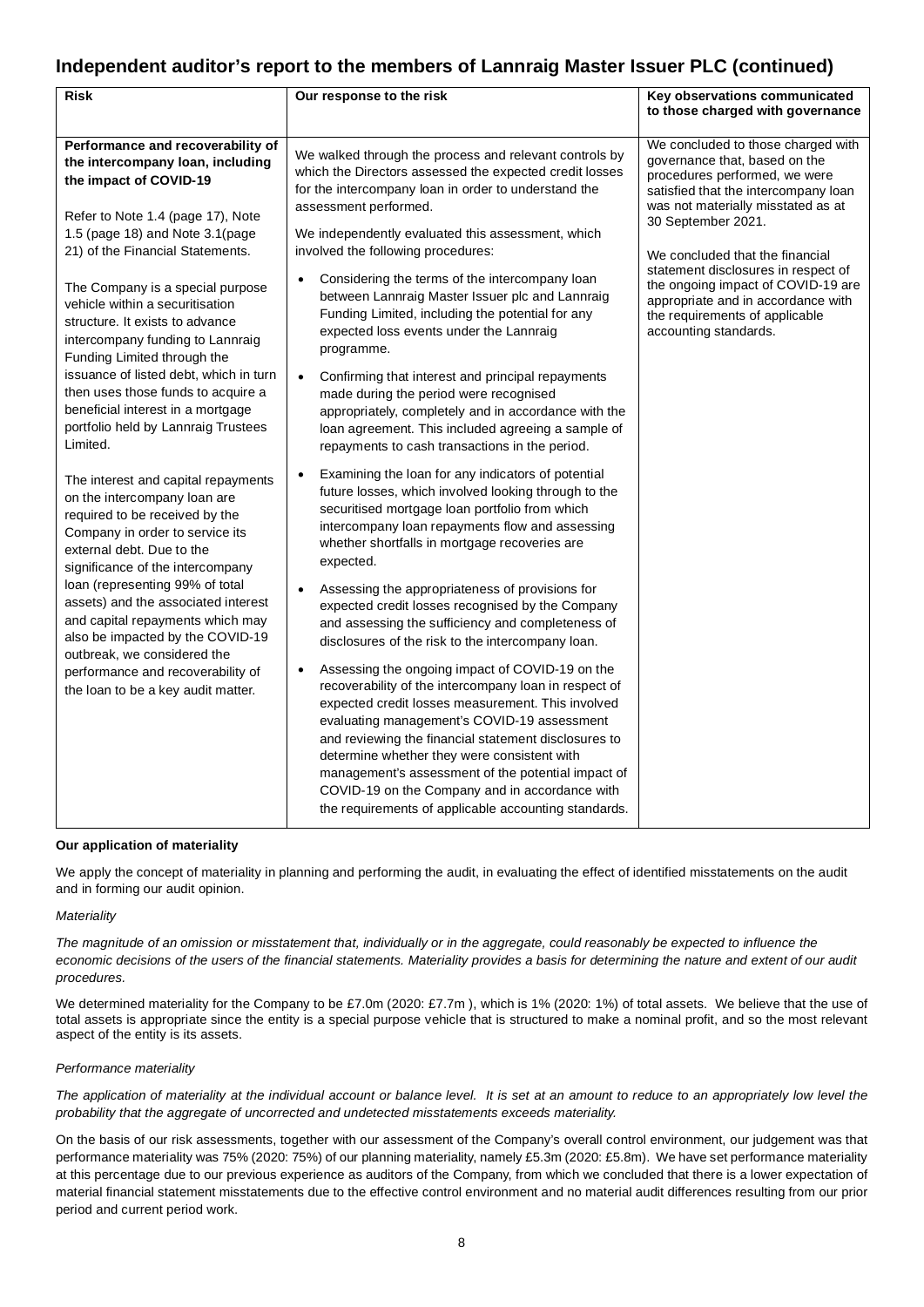### **Our application of materiality (continued)**

#### *Reporting threshold*

*An amount below which identified misstatements are considered as being clearly trivial.*

We agreed with the those charged with governance that we would report to them all uncorrected audit differences in excess of £0.4m (2020: £0.4m), which is set at 5% of planning materiality, as well as differences below that threshold that, in our view, warranted reporting on qualitative grounds.

We evaluate any uncorrected misstatements against both the quantitative measures of materiality discussed above and in light of other relevant qualitative considerations in forming our opinion.

#### **Other information**

The other information comprises the information included in the annual report, other than the financial statements and our auditor's report thereon. The directors are responsible for the other information contained within the annual report.

Our opinion on the financial statements does not cover the other information and, except to the extent otherwise explicitly stated in this report, we do not express any form of assurance conclusion thereon.

Our responsibility is to read the other information and, in doing so, consider whether the other information is materially inconsistent with the financial statements or our knowledge obtained in the course of the audit or otherwise appears to be materially misstated. If we identify such material inconsistencies or apparent material misstatements, we are required to determine whether there is a material misstatement in the financial statements themselves. If, based on the work we have performed, we conclude that there is a material misstatement of the other information, we are required to report that fact.

We have nothing to report in this regard.

#### **Opinions on other matters prescribed by the Companies Act 2006**

In our opinion, based on the work undertaken in the course of the audit:

- the information given in the strategic report and the directors' report for the financial period for which the financial statements are prepared is consistent with the financial statements; and
- the strategic report and directors' report have been prepared in accordance with applicable legal requirements.

#### **Matters on which we are required to report by exception**

In the light of the knowledge and understanding of the company and its environment obtained in the course of the audit, we have not identified material misstatements in the strategic report or Directors' report.

We have nothing to report in respect of the following matters in relation to which the Companies Act 2006 requires us to report to you if, in our opinion:

- adequate accounting records have not been kept, or returns adequate for our audit have not been received from branches not visited by us; or
- the financial statements are not in agreement with the accounting records and returns; or
- certain disclosures of directors' remuneration specified by law are not made; or
- we have not received all the information and explanations we require for our audit.

#### **Responsibilities of directors**

As explained more fully in the directors' responsibilities statement set out on page 6, the directors are responsible for the preparation of the financial statements and for being satisfied that they give a true and fair view, and for such internal control as the directors determine is necessary to enable the preparation of financial statements that are free from material misstatement, whether due to fraud or error.

In preparing the financial statements, the directors are responsible for assessing the company's ability to continue as a going concern, disclosing, as applicable, matters related to going concern and using the going concern basis of accounting unless the directors either intend to liquidate the company or to cease operations, or have no realistic alternative but to do so.

#### **Auditor's responsibilities for the audit of the financial statements**

Our objectives are to obtain reasonable assurance about whether the financial statements as a whole are free from material misstatement, whether due to fraud or error, and to issue an auditor's report that includes our opinion. Reasonable assurance is a high level of assurance but is not a guarantee that an audit conducted in accordance with ISAs (UK) will always detect a material misstatement when it exists. Misstatements can arise from fraud or error and are considered material if, individually or in the aggregate, they could reasonably be expected to influence the economic decisions of users taken on the basis of these financial statements.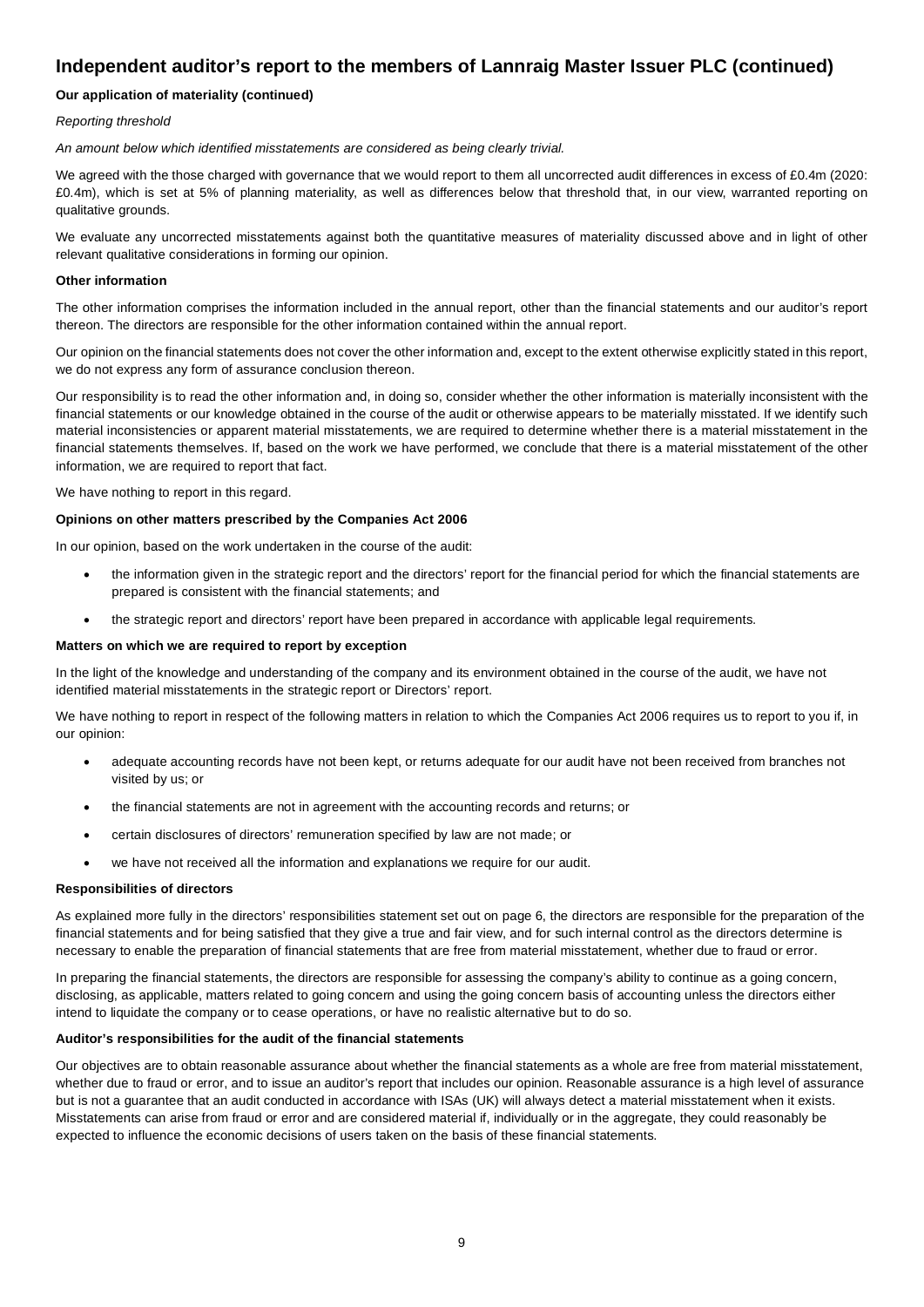#### **Explanation as to what extent the audit was considered capable of detecting irregularities, including fraud**

Irregularities, including fraud, are instances of non-compliance with laws and regulations. We design procedures in line with our responsibilities, outlined above, to detect irregularities, including fraud. The risk of not detecting a material misstatement due to fraud is higher than the risk of not detecting one resulting from error, as fraud may involve deliberate concealment by, for example, forgery or intentional misrepresentations, or through collusion. The extent to which our procedures are capable of detecting irregularities, including fraud is detailed below.

However, the primary responsibility for the prevention and detection of fraud rests with both those charged with governance of the Company and management.

- We obtained an understanding of the legal and regulatory frameworks that are applicable to the Company and determined that the most significant are International Accounting Standards in conformity with the requirements of the Companies Act 2006, the Companies Act 2006, the UK Listing Rules of the London Stock Exchange, Market Abuse Regulations, Transparency Regulations, and Tax legislation.
- We understood how the Company is complying with those frameworks by making inquiries of management and those charged with governance.
- We assessed the susceptibility of the Company's financial statements to material misstatement, including how fraud might occur by considering the controls that the Company has established to address risks identified by the entity or that otherwise seek to prevent, deter or detect fraud.
- Based on this understanding we designed our audit procedures to identify non-compliance with such laws and regulations. Our procedures involved inquiries of legal counsel, executive management and internal audit for their awareness of any known instances of non-compliance or suspected non-compliance with laws and regulations. We performed journal entry testing in order to detect instances of fraud. We also performed focused testing, as referred to in the Key Audit Matters section above.
- The Company operates in the capital markets industry which is a regulated environment. As such, the Senior statutory auditor considered the experience and expertise of the engagement team to ensure that the team had appropriate competence and capabilities.

A further description of our responsibilities for the audit of the financial statements is located on the Financial Reporting Council's website at https://www.frc.org.uk/auditorsresponsibilities. This description forms part of our auditor's report.

#### **Other matters we are required to address**

- We were appointed by the Company on 30 September 2008 to audit the financial statements for that period and subsequent financial periods.
- The period of total uninterrupted engagement including previous renewals and reappointments is 14 years ending 30 September 2008 to 30 September 2021.
- The non-audit services prohibited by the FRC's Ethical Standard were not provided to the Company and we remain independent of the Company in conducting the audit.

#### **Use of our report**

This report is made solely to the company's members, as a body, in accordance with Chapter 3 of Part 16 of the Companies Act 2006. Our audit work has been undertaken so that we might state to the company's members those matters we are required to state to them in an auditor's report and for no other purpose. To the fullest extent permitted by law, we do not accept or assume responsibility to anyone other than the company and the company's members as a body, for our audit work, for this report, or for the opinions we have formed.

Engl & Young LLP

**Blake Adlem (Senior Statutory Auditor)** For and on behalf of Ernst & Young LLP, Statutory Auditor Edinburgh 24 January 2022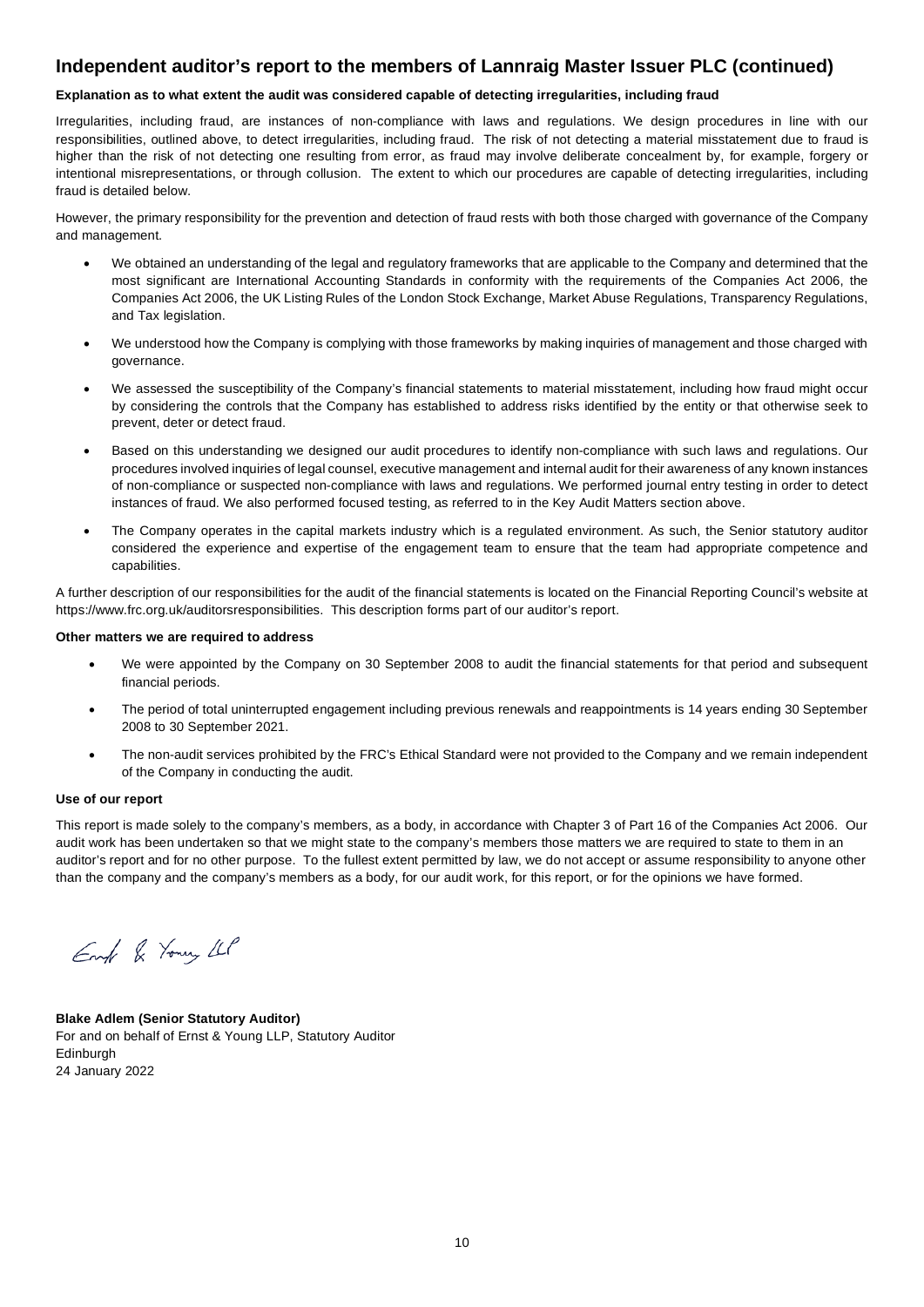# **Statement of comprehensive income for the year ended 30 September**

|                                                           |      | 2021     | 2020      |
|-----------------------------------------------------------|------|----------|-----------|
|                                                           | Note | £'000    | £'000     |
| Interest income                                           | 2.2  | 7,652    | 11,815    |
| Interest expense                                          | 2.3  | (7, 432) | (11, 654) |
| <b>Operating income</b>                                   |      | 220      | 161       |
| Operating expenses                                        | 2.4  | (215)    | (156)     |
| Profit before tax                                         |      | 5        | 5         |
| Tax expense                                               | 2.5  | (1)      | (1)       |
| Total comprehensive income attributable to equity holders |      | 4        | 4         |

The notes on pages 15 to 31 form part of these financial statements.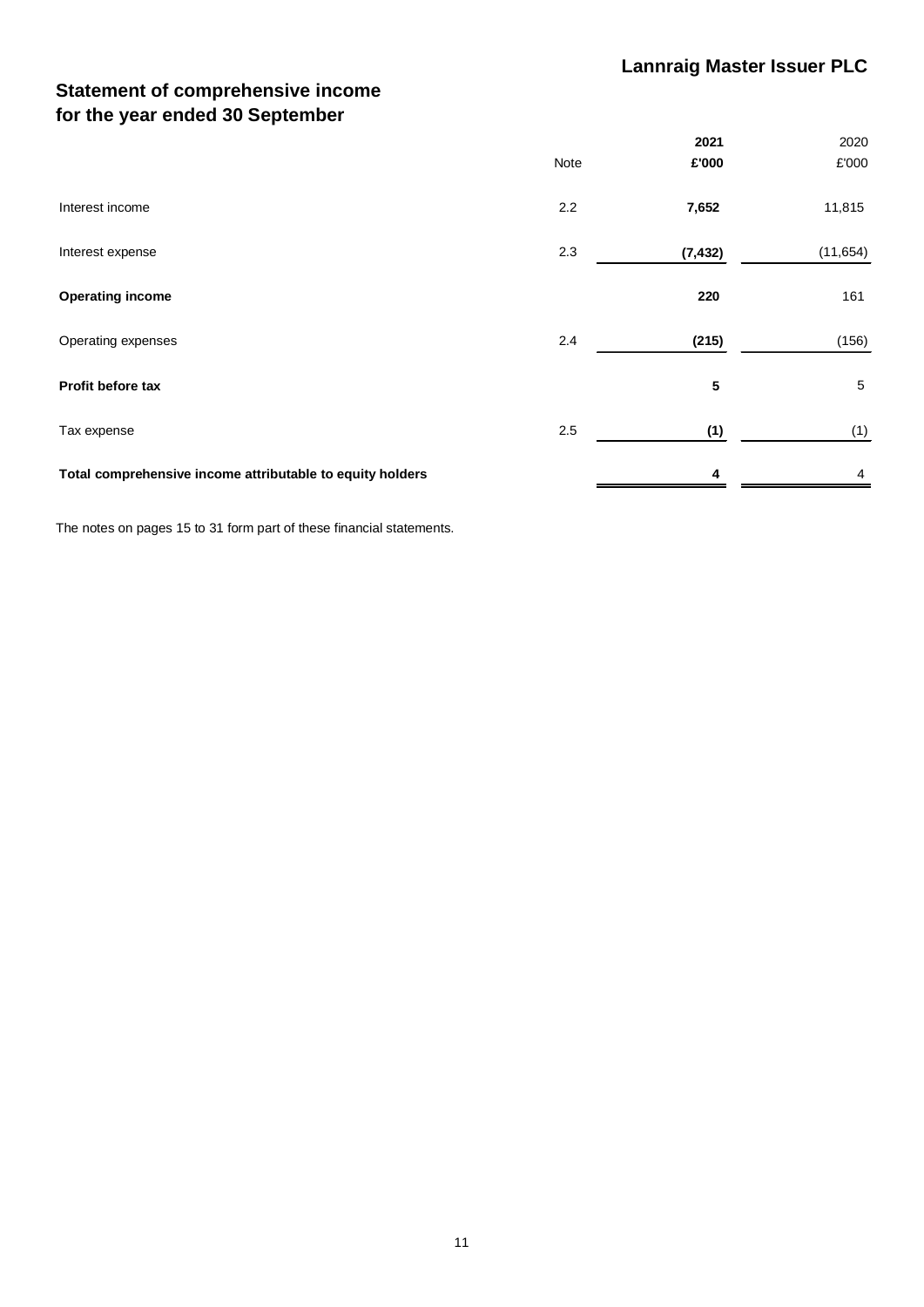# **Balance sheet as at 30 September**

|                                     | 2021           | 2020    |
|-------------------------------------|----------------|---------|
|                                     | Note<br>£'000  | £'000   |
| <b>Assets</b>                       |                |         |
| Intercompany Loans                  | 3.1<br>694,297 | 766,297 |
| Other assets                        | 3.2<br>6,046   | 5,242   |
| Cash and cash equivalents           | 3.3<br>860     | 959     |
| <b>Total assets</b>                 | 701,203        | 772,498 |
| Liabilities                         |                |         |
| Notes in issue                      | 3.4<br>694,136 | 765,754 |
| Other liabilities                   | 3.5<br>7,012   | 6,693   |
| Current tax liability               | 1              | 1       |
| <b>Total liabilities</b>            | 701,149        | 772,448 |
| <b>Equity</b>                       |                |         |
| Share capital                       | 3.7<br>13      | 13      |
| Retained earnings                   | 41             | 37      |
| <b>Total equity</b>                 | 54             | 50      |
| <b>Total liabilities and equity</b> | 701,203        | 772,498 |

The notes on pages 15 to 31 form part of these financial statements.

The financial statements were approved by the Board of Directors on 20 January 2022 and signed on its behalf by:

tertan

**Helena Whitaker** For and on behalf of Intertrust Directors 1 Limited, Director 20 January 2022 Company No: 07454283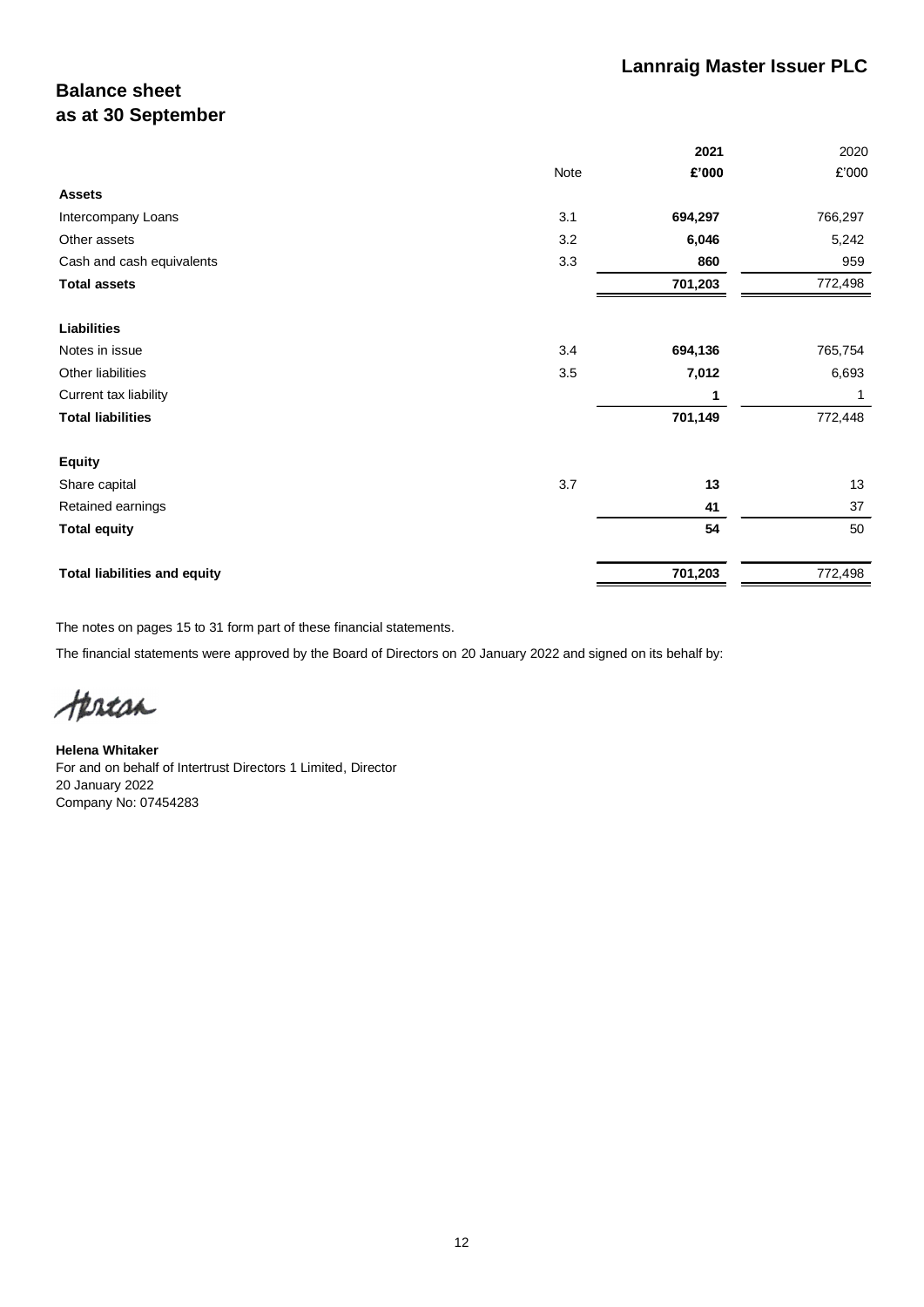# **Lannraig Master Issuer PLC**

# **Statement of changes in equity**

|                                         | <b>Share</b><br>capital  | <b>Retained earnings</b> | <b>Total</b>   |
|-----------------------------------------|--------------------------|--------------------------|----------------|
|                                         | £'000                    | £'000                    | £'000          |
| Balance at 30 September 2019            | 13                       | 33                       | 46             |
| Total comprehensive income for the year | $\overline{\phantom{0}}$ | 4                        | $\overline{4}$ |
| Balance at 30 September 2020            | 13                       | 37                       | 50             |
| Total comprehensive income for the year | $\overline{\phantom{0}}$ | 4                        | 4              |
| Balance at 30 September 2021            | 13                       | 41                       | 54             |

The notes on pages 15 to 31 form part of these financial statements.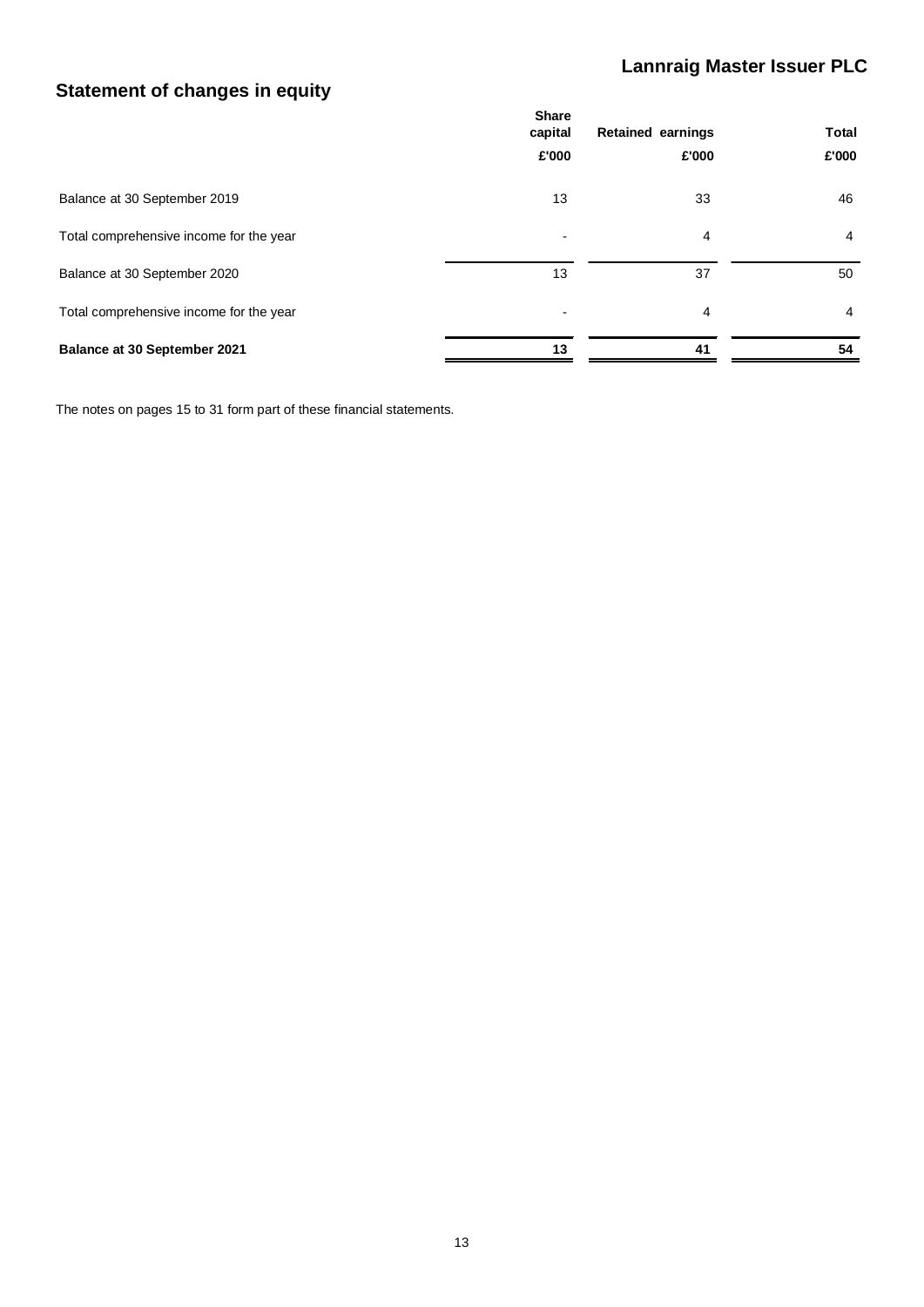# **Statement of cash flows for the year ended 30 September**

|                                                                   |      | 2021        | 2020      |
|-------------------------------------------------------------------|------|-------------|-----------|
|                                                                   | Note | £'000       | £'000     |
| <b>Operating activities</b>                                       |      |             |           |
| <b>Profit before tax</b>                                          |      | 5           | 5         |
| Adjustments for non-cash movements included in profit before tax: |      |             |           |
| Interest income                                                   | 2.2  | (7,652)     | (11, 815) |
| Interest expense                                                  | 2.3  | 7,432       | 11,654    |
| Adjustments to working capital:                                   |      |             |           |
| Changes in operating assets                                       | 4.1  | $\mathbf 2$ | 5         |
| Changes in operating liabilities                                  | 4.1  | 319         | 187       |
| Tax paid                                                          |      | (1)         | (1)       |
| Net cash provided by operating activities                         |      | 105         | 35        |
| <b>Investing activities</b>                                       |      |             |           |
| Principal repayment of Intercompany Loans                         |      | 72,000      | 72,000    |
| Interest received on Intercompany Loans                           |      | 6,846       | 11,379    |
| Interest received on cash and cash equivalents                    |      |             | 4         |
| Net cash provided by investing activities                         |      | 78,846      | 83,383    |
| <b>Financing activities</b>                                       |      |             |           |
| Payment of transaction costs                                      | 4.1  | (126)       | (42)      |
| <b>Redemption of Notes</b>                                        | 4.1  | (72,000)    | (72,000)  |
| Interest paid on Notes                                            |      | (6, 924)    | (11, 849) |
| Repayment of start-up loan                                        | 4.1  |             | (190)     |
| Interest paid on start-up loan                                    |      |             | (1)       |
| Net cash used in financing activities                             |      | (79, 050)   | (84,082)  |
| Net decrease in cash and cash equivalents                         |      | (99)        | (664)     |
| Cash and cash equivalents at beginning of year                    |      | 959         | 1,623     |
| Cash and cash equivalents at end of year                          | 3.3  | 860         | 959       |

The notes on pages 15 to 31 form part of these financial statements.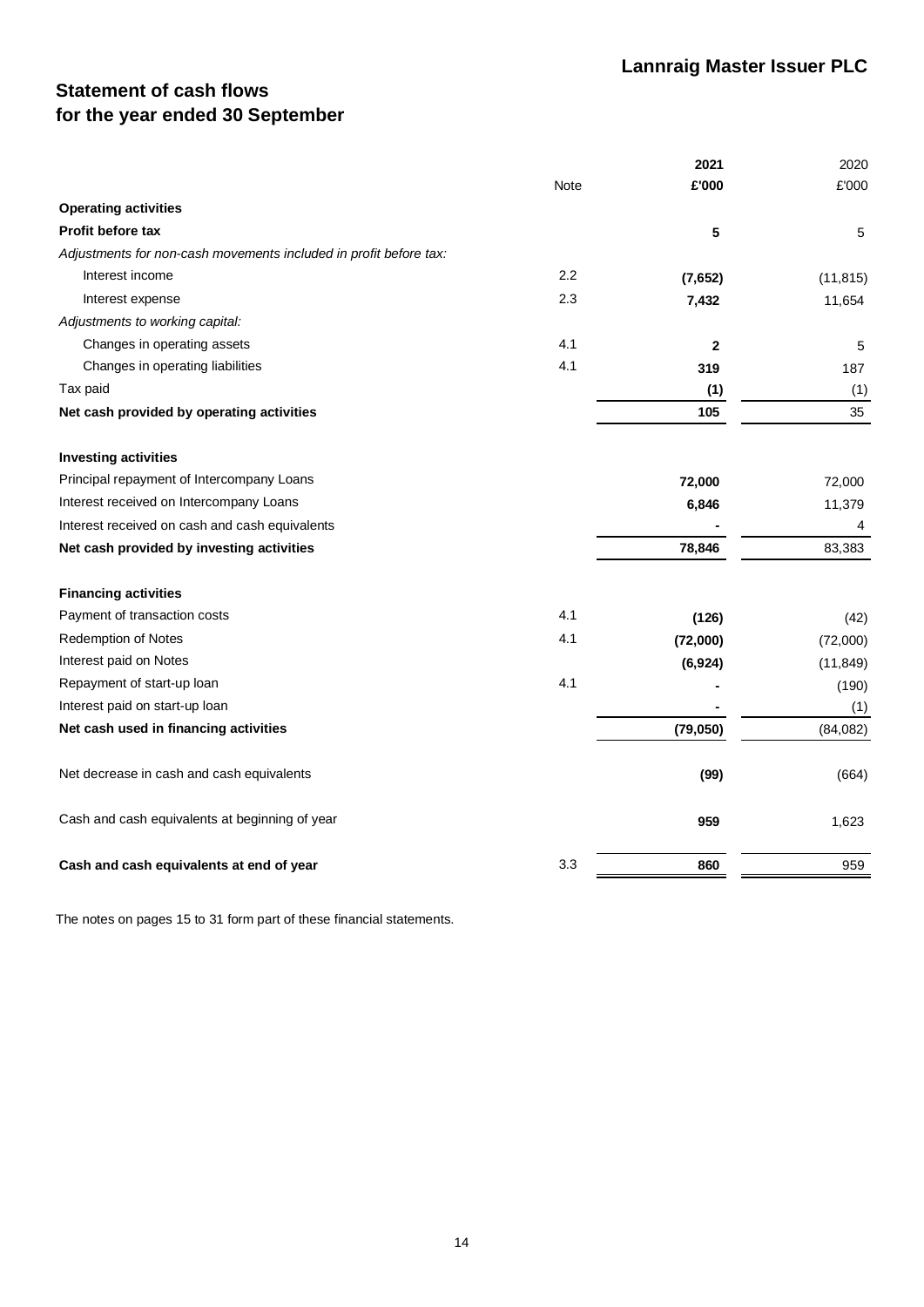# **Notes to the financial statements Section 1: Basis of preparation and accounting policies**

### **1.1 General information**

The Company is incorporated under the companies act 2006 as a public limited company and registered in England and Wales.

The immediate parent company is LaHL, a private limited company incorporated under the Companies Act 2006 and registered in England and Wales. The ultimate parent company is Intertrust Corporate Services Limited, a company incorporated and registered in England. Intertrust Corporate Services Limited does not consolidate the results of the Company.

CB PLC, a company incorporated under the Companies Act 2006 and registered in Scotland, is the Originator of the Programme. The smallest group in which the results of the Company are consolidated is that headed by CB PLC. The ultimate controlling entity is VMUK PLC, a company incorporated under the Companies Act 2006 and registered in England and Wales. VMUK PLC and its subsidiary undertakings, which include CB PLC, comprise the Virgin Money UK PLC Group. The Virgin Money UK PLC Group is the largest group in which the results of the Company are consolidated. The financial statements of VMUK PLC may be obtained from the registered office at Jubilee House, Gosforth, Newcastle upon Tyne, NE3 4PL.

### **1.2 Basis of accounting**

The Company's financial statements, which should be read in conjunction with the strategic report and the Directors' report, have been prepared in accordance with IAS in conformity with the requirements of the Companies Act 2006**<sup>1</sup>** . The financial information has been prepared under the historical cost convention.

### **1.3 Going concern**

The Company's business activities, together with the factors likely to affect its future development, performance and position are set out in the strategic report. In addition, note 4.3 to the financial statements includes the Company's risk management objectives.

The Company has access to financial resources through its Intercompany Loans with LaFL. It is the intention of the Directors of the Company to continue operations while the Programme remains commercially viable and it supports the funding and liquidity needs of the Group. Due to the limited recourse nature of the Notes the ultimate risk is borne by the Noteholders, therefore any shortfall in the proceeds from the deemed loan will be a risk to the Noteholders rather than the Company.

The Directors believe the Company is well placed to manage its business risks successfully in line with the Programme documentation. Accordingly, the financial statements have been prepared on a going concern basis.

#### **1.4 Accounting policies**

#### **(a) Functional and presentation currency**

Items included in the financial statements of the Company are measured using the currency of the primary economic environment in which the entity operates (the 'functional currency'). The financial statements are presented in pounds sterling ("GBP"), which is also the Company's presentation currency, rounded to the nearest thousand pounds ("£'000") unless otherwise stated.

#### **(b) Interest income and interest expense**

Interest income is reflected in the statement of comprehensive income using the effective interest rate ("EIR") method which discounts the estimated future cash payments or receipts over the expected life of the financial instrument to the gross carrying amount of the non-credit impaired financial asset. Interest expense is reflected in the statement of comprehensive income using the same EIR method on the amortised cost of the financial liability.

When calculating the EIR, cash flows are estimated considering all contractual terms of the financial instrument (e.g. prepayment, call and similar options) excluding future Expected Credit Losses ("ECL"). The calculation includes all amounts paid or received that are an integral part of the EIR such as transaction costs and all other premiums or discounts. Where it is not possible to reliably estimate the cash flows or the expected life of a financial instrument (or group of financial instruments), the contractual cash flows over the full contractual term of the financial instrument (or group of financial instruments) are used.

#### *Deferred consideration income from LaFL*

The deferred consideration income arises when the Company receives additional income from LaFL to provide for the expenses of the Company and meet the pre-defined profit level. The deferred consideration paid to the Company is paid in priority to the deferred consideration LaFL pays to the Programme Originator CB PLC as per the priority of payments in the Programme documentation. The income is included within interest income in the statement of comprehensive income and the balance is accrued as a receivable from LaFL and derecognised once settled.

<sup>1</sup> As the Company's accounting year straddles 31 December 2020, the date the UK ceased to be subject to EU law, the 2021 published financial reports are required to follow EU adopted IFRS from 1 October 2021, the Company will follow and refer only to UK adopted IAS with the UK Endorsement Board being the body responsible for providing authorisation for the use of new International Accounting Standards Board ("IASB") standards, amendments or interpretations in the UK from 1 January 2021. As at 30 September 2021, there were no material endorsement disparities between the UK and EU.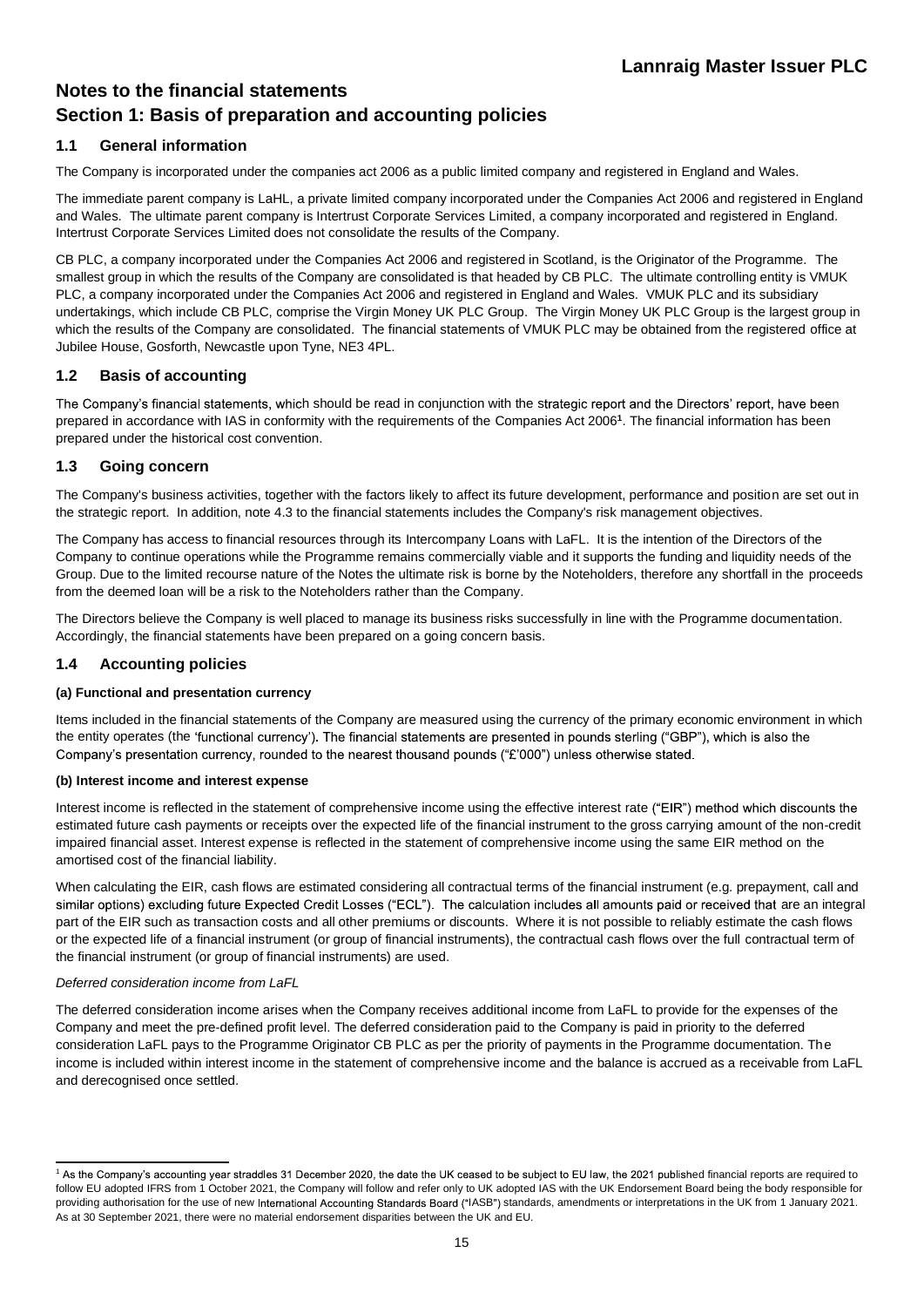### **Notes to the financial statements (continued) Section 1: Basis of preparation and accounting policies (continued)**

### **1.4 Accounting policies (continued)**

#### **(c) Income tax**

Income tax on the profit or loss for the year comprises current tax. Income tax is recognised in the statement of comprehensive income except to the extent that it is related to items recognised in equity, in which case the tax is also recognised in equity.

Income tax expense is the tax payable on the current year's taxable income based on the applicable tax rate adjusted by changes in deferred tax assets and liabilities and is based on the permanent tax regime for securitisation companies.

#### *Current tax*

Current tax is the expected tax payable on the taxable income for the year, using tax rates enacted or substantively enacted at the balance sheet date, and any adjustment to tax payable in respect of previous years

#### **(d) Financial instruments**

#### *Recognition and derecognition*

A financial asset or a financial liability is recognised on the balance sheet when the Company becomes party to the contractual provisions of the instrument.

The Company derecognises a financial asset when the contractual cash flows from the asset expire or it transfers the right to receive contractual cash flows on the financial asset in a transaction in which substantially all the risk and rewards of ownership are transferred. Financial liabilities are derecognised from the balance sheet when the Company has discharged its obligation to the contract, or the contract is cancelled or expires.

#### *Classification and measurement*

The Company measures a financial asset or liability on initial recognition at its fair value, plus or minus transaction costs that are directly attributable to the acquisition or issue of the financial asset or the financial liability (with the exception of financial assets or liabilities at fair value through profit or loss, where transaction costs are recognised directly in the statement of comprehensive income as they are incurred).

#### *Financial assets*

Subsequent accounting for a financial asset is determined by the classification of the asset depending on the underlying business model and contractual cash flow characteristics. This results in classification within one of the following categories: i) amortised cost, ii) fair value through other comprehensive income ("FVOCI"), or iii) fair value through profit or loss ("FVTPL"). The Company has no financial assets classified as FVOCI or FVTPL.

A financial asset is measured at amortised cost when (1) the asset is held within a business model whose objective is achieved by collecting contractual cash flows; and (2) the contractual terms give rise to cash flows on specified dates which are solely payments of principal and interest on the principal amount outstanding. Financial assets held at amortised cost are assessed for impairment using the ECL methodology. Further detail is provided in note 1.5.

All of the Company's financial assets are classified as financial assets at amortised cost.

#### *Financial liabilities*

All of the Company's financial liabilities are classified as financial liabilities at amortised cost.

#### *Fair value measurement*

Fair value is defined as the price that would be received to sell an asset or paid to transfer a liability in an orderly transaction between market participants at the measurement date.

When available, the Company measures the fair value of an instrument using quoted prices in an active market for that instrument. A market is regarded as active if transactions for the asset or liability take place with sufficient frequency and volume to provide pricing information on an ongoing basis.

Where no such active market exists for the particular asset or liability, the Company uses a valuation technique to arrive at the fair value, including the use of transaction prices obtained in recent arm's length transactions where possible, discounted cash flow analysis, option pricing models and other valuation techniques commonly used by market participants. In doing so, fair value is estimated using a valuation technique that makes maximum possible use of market inputs and that places minimal possible reliance upon entity-specific inputs.

The best evidence of the fair value of a financial instrument at initial recognition is the transaction price (i.e. the fair value of the consideration given or received) unless the fair value of that instrument is evidenced by comparison with other observable current market transactions in the same instrument (i.e. without modification or repackaging) or based on a valuation technique whose variables include only data from observable markets. When such evidence exists, the Company recognises profits or losses on the transaction date.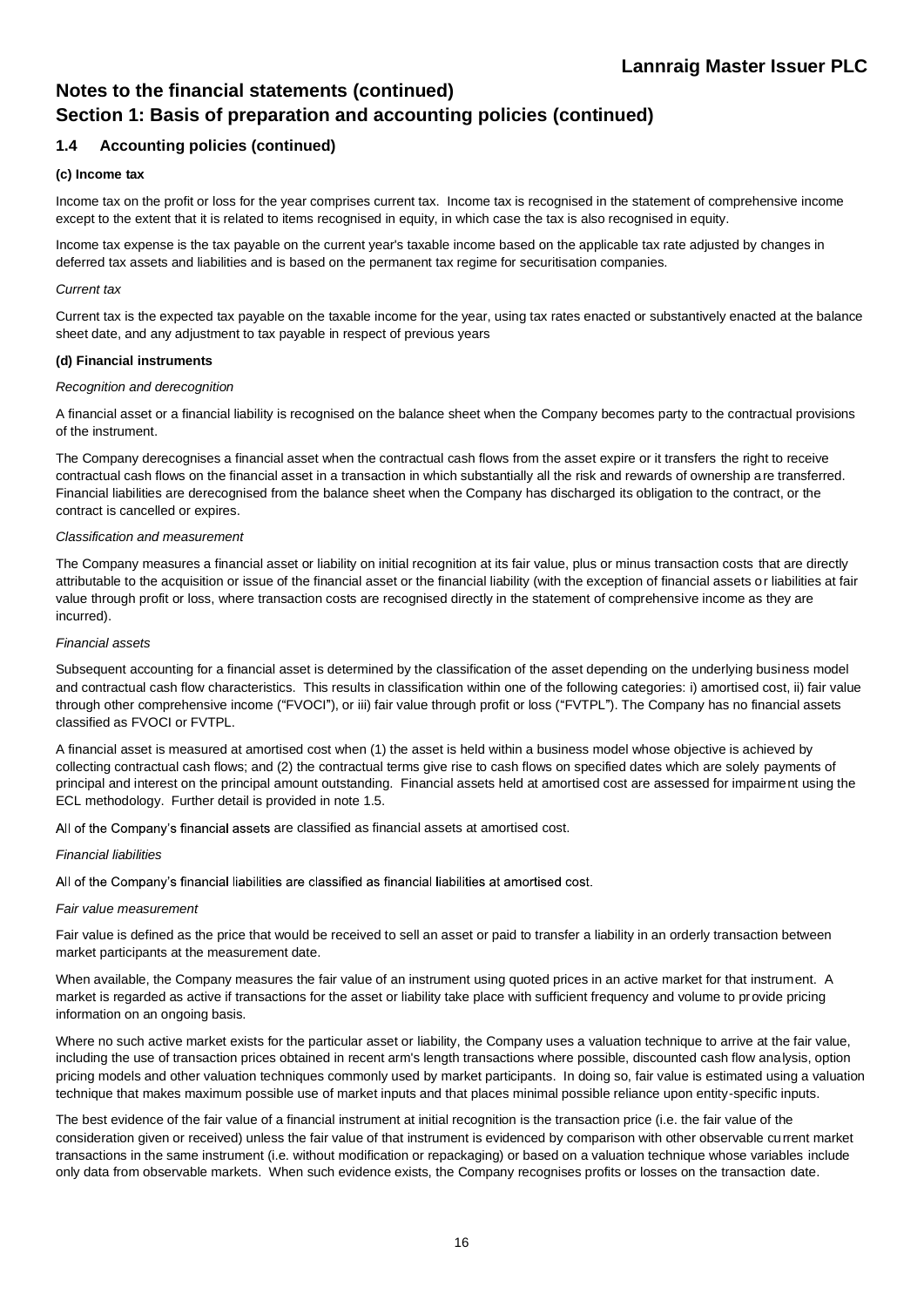# **Notes to the financial statements (continued) Section 1: Basis of preparation and accounting policies (continued)**

### **1.4 Accounting policies (continued)**

#### **(e) Intercompany Loans**

The loans issued under the terms of the Global Intercompany Loan Agreement with LaFL comprise the Intercompany Loans. The Intercompany Loans are initially recognised on the balance sheet at the fair value of the proceeds and subsequently measured at amortised cost.

#### **(f) Other assets**

Other assets include intercompany receivables and pre-paid expenses, which are recognised initially at fair value and subsequently measured at amortised cost.

#### **(g) Cash and cash equivalents**

Cash and cash equivalents are measured at amortised cost and are derecognised when the rights to receive cash flows have expired or the Company has transferred substantially all the risks and rewards of ownership. For the purposes of the statement of cash flows, cash and cash equivalents comprise balances with less than three months' maturity from the date of acquisition.

#### **(h) Notes in issue**

The Residential Mortgage Backed Securities in issue comprise the Notes. The Notes are initially recorded in the balance sheet at the fair values of proceeds received net of any transaction costs. On subsequent reporting dates, the Notes are measured at amortised cost. The EIR has been calculated based on the assumption that the Notes will be fully redeemed on the step-up date.

The accrual for interest payable on the Notes is recognised unless the collectability of the income from the underlying assets in which the proceeds from the limited recourse Notes were invested is in doubt, in which case no interest expense is recognised as there is no obligation to pay interest to the Noteholders in those circumstances.

#### **(i) Other liabilities**

Other liabilities include non-interest earning intercompany payables and accrued expenses, which are recognised initially at fair value and subsequently measured at amortised cost.

#### **(j) Share capital**

Ordinary shares are classified as equity. Incremental costs directly attributable to the issue of ordinary shares are recognised as a deduction from equity, net of tax effects.

#### **(k) Capital management overview**

The Company is not subject to externally imposed capital requirements outside the scope of Programme documentation. The Company considers its capital to reflect share capital which can be found in the balance sheet on page 12.

#### **1.5 Critical accounting estimates and judgements**

The preparation of financial statements in conformity with IAS requires the Directors to make judgements, estimates and assumptions that affect the reported amounts of assets, liabilities, revenues and expenses reported in these financial statements. Assumptions made at each balance sheet date are based on best estimates at that date and are reviewed by the Directors at each reporting date. Although the Company has internal control systems in place to ensure that estimates can be reliably measured, actual amounts may differ from those estimates. The most significant use of estimates and judgements relate to the following:

#### **Fair value of financial instruments**

Where the fair values of financial assets and liabilities recorded on the balance sheet cannot be derived from active markets, they are determined using a variety of valuation techniques that include the use of mathematical models. The inputs to these models are derived from observable market data where possible, but where observable market data is not available, judgement is required to establish fair values. The valuation of these financial instruments is described in more detail in note 3.6.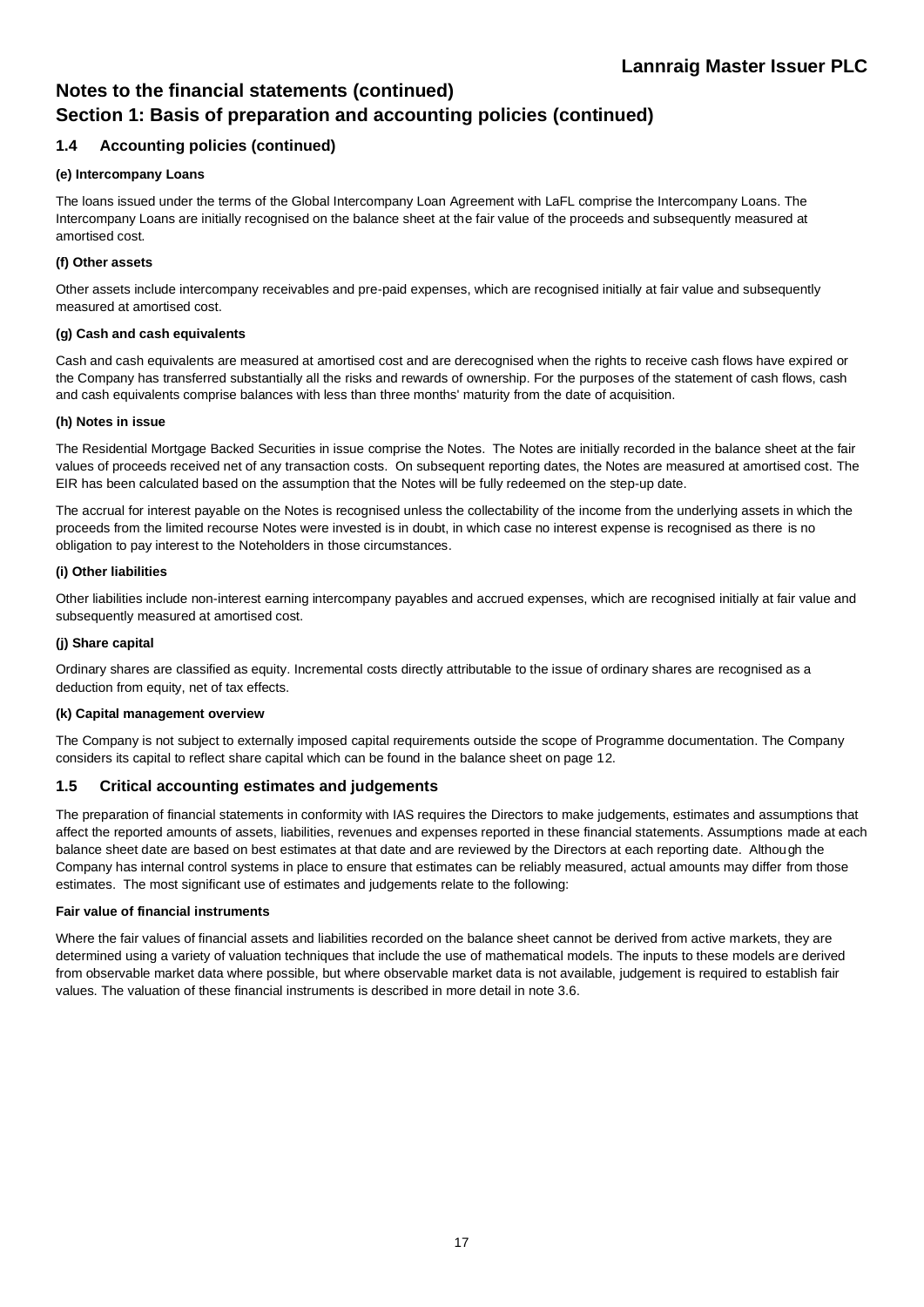# **Notes to the financial statements (continued) Section 1: Basis of preparation and accounting policies (continued)**

### **1.5 Critical accounting estimates and judgements (continued)**

### **Impairment of financial assets**

At initial recognition, allowance is made for ECLs resulting from default events that are forecast within the next 12 months (12-month ECL). In the event of a significant increase in credit risk since origination, allowance (or provision) is made for ECL resulting from all possible default event over the expected life of the financial instrument (lifetime ECL). In assessing a significant increase in credit risk, the Company monitors the level of credit enhancement within the programme as detailed in the monthly reporting, as well as consider the presence of any trigger events as per the Programme documentation.

Financial assets, where 12-month ECL are recognised are considered to be Stage 1; financial assets which are considered to have experienced a significant increase in credit risk since initial recognition are in Stage 2; and financial assets which have defaulted or are otherwise considered to be credit impaired are allocated to Stage 3.

Unlike other financial instruments, the Intercompany Loans are, by their construction, an instrument that incorporates credit enhancement. The interest due on the loans to related company is only due to the extent it matches the obligations of the entity. All securitisation programmes incorporate credit enhancement in the form of excess spread and various reserve funds for use in the event the excess spread for a particular payment period is insufficient. ECLs for these loans would only therefore be recognised where the ECLs on the underlying assets were large enough that no credit enhancement remained, which is not currently the case. As at 30 September 2021 management judges ECLs to be immaterial and as a result no ECL disclosures are presented.

### **1.6 New accounting standards & interpretations**

#### **(a) New accounting standards and interpretations adopted during the year**

The Group has adopted a number of IASB pronouncements in the current financial year, none of which have had a material impact on the financial statements of the Company:

- amendments to IFRS 3 'Business Combinations' issued October 2018 and effective for financial years beginning on or after 1 January 2020 This amendment revises the definition of a business and will assist in clarifying whether a transaction is an asset acquisition or a business combination; and
- amendment to IAS 1 and IAS 8 'Definition of Material' issued in October 2018 and effective prospectively for financial years beginning on or after 1 January 2020. The amendments are intended to make the definition of material easier to understand and are not intended to alter the underlying concept of materiality in IASs. The concept of obscuring' material information with immaterial information has been included as part of the new definition.

#### *Early adoption - Interest Rate Benchmark Reform Phase 2 (Amendments to IFRS 9, IAS 39, IFRS 7, IFRS 4 and IFRS 16)*

Following completion of the second part of the IASB's two-phased project, amendments were issued in August 2020 (adopted for use in both the UK and EU in January 2021) and effective for financial years beginning on or after 1 January 2021. The Group has early adopted these Phase 2 amendments this year, applied from 1 October 2020.

The Phase 2 amendments address issues that might affect financial reporting as a result of the reform of an interest rate benchmark, including the effects of changes to contractual cash flows or hedging relationships arising from the replacement of an interest rate benchmark with an alternative benchmark rate.

There was no impact on amounts reported in current or prior years as a result of early adoption of the Phase 2 amendments as the Company early adopted the Phase 1 amendments last year and has no remaining items which are subject to the interest rate benchmark reform.

#### **(b) New accounting standards and interpretations not yet adopted**

The IASB has issued a number of minor amendments to IFRSs' that are not mandatory for the current financial year and have not been early adopted by the Company. These amendments are not expected to have a material impact for the Company and have therefore not been listed.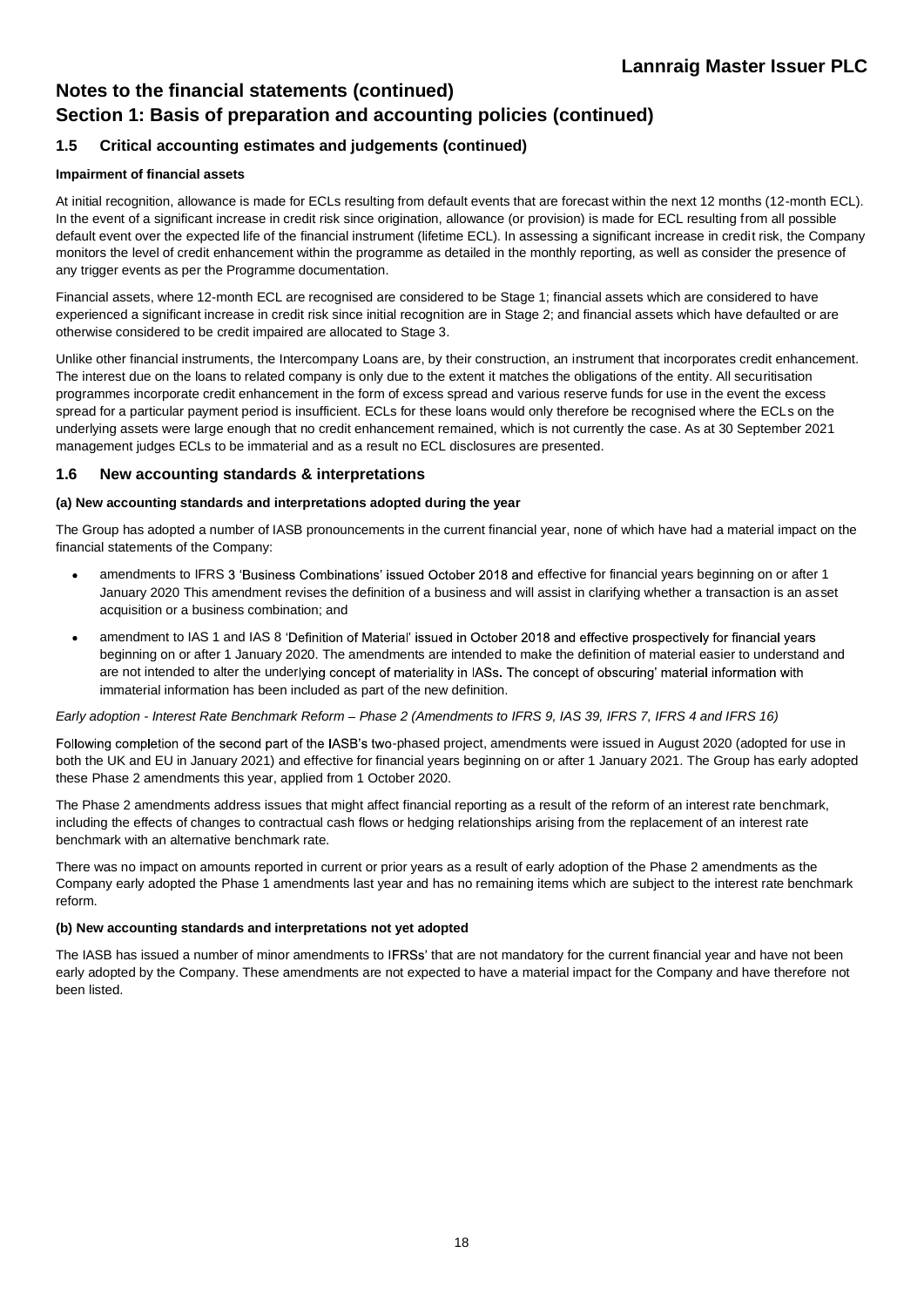# **Notes to the financial statements (continued) Section 2: Results for the year**

#### **2.1 Employee costs and Directors' emoluments**

The Company does not have any employees thus there are no associated costs included within these financial statements (2020: £Nil). The corporate administrative duties of the Company have been outsourced to an external services provider, Intertrust Management Limited Refer to page 4 for details of Directors emoluments.

### **2.2 Interest income**

|                                              | 2021  | 2020   |
|----------------------------------------------|-------|--------|
|                                              | £'000 | £'000  |
| Interest income on Intercompany Loans        | 6,846 | 11,143 |
| Deferred consideration income                | 806   | 668    |
| Interest income on cash and cash equivalents |       | 4      |
|                                              | 7,652 | 11,815 |
| 2.3<br>Interest expense                      |       |        |
|                                              | 2021  | 2020   |
|                                              | £'000 | £'000  |
| Interest expense on Notes                    | 6,846 | 11,143 |
| Amortisation charge (note 3.4)               | 586   | 510    |
| Interest expense on start-up loan            |       | 1      |
|                                              | 7,432 | 11,654 |
| <b>Operating expenses</b><br>2.4             |       |        |
|                                              | 2021  | 2020   |
|                                              | £'000 | £'000  |
| Cash management fee                          | 100   | 100    |
| Other operating expenses                     | 115   | 56     |
|                                              | 215   | 156    |

During the year, the Company expensed £10,000 (2020: £11,000) of audit fees which are included in other operating expenses.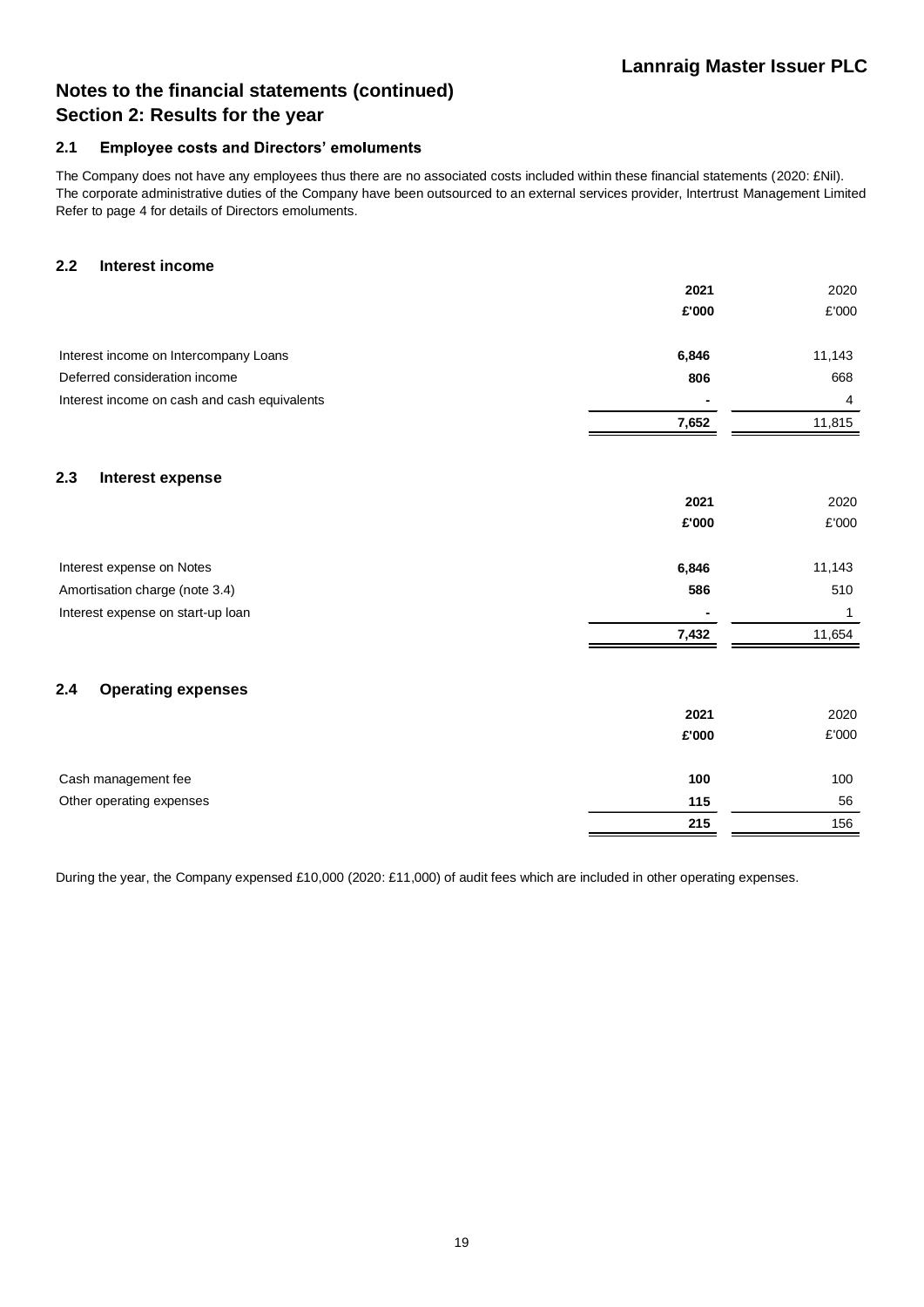# **Notes to the financial statements (continued) Section 2: Results for the year (continued)**

### **2.5 Income tax**

The Company is taxable under The Taxation of Securitisation Companies Regulations 2006 ("the Securitisation Regulations"), which is effective for accounting periods beginning on or after 1 January 2007. As the payments condition has been satisfied at all times during the accounting year, the calculation of corporation tax is based upon the Company's retained profits.

The Company is entitled to retain an amount of £4,800 (2020: £4,800) as profit for the year ended 30 September 2021. This profit meets the definition of retained profits under the Securitisation Regulations and is taxable at the current taxation rate.

|                                                                                              | 2021  | 2020  |
|----------------------------------------------------------------------------------------------|-------|-------|
|                                                                                              | £'000 | £'000 |
| Tax expense comprises                                                                        |       |       |
| Current tax expense                                                                          |       |       |
| The total charge can be reconciled to the accounting profit as follows:<br>Profit before tax | 5     |       |
|                                                                                              |       |       |
| Income tax expense calculated at standard UK tax rate of 19% (2020: 19%)                     |       |       |
| Income tax expense recognised in the statement of comprehensive income                       |       |       |

The charge above has been calculated in accordance with the permanent regime for taxation of securitisation companies.

Since 1 April 2017, the statutory rate of UK corporation tax has been 19%. The previously enacted corporation tax reduction to 17% on 1 April 2020 was cancelled in the Budget of 11 March 2020, and a resolution effecting this passed by Parliament on 17 March 2020. An increase in the UK corporation rate from 19% to 25% (effective 1 April 2023) was substantively enacted on 24 May 2021. This will increase the Company's future current tax charge accordingly. The change to the tax rate has no impact on the amount disclosed in the financial statements.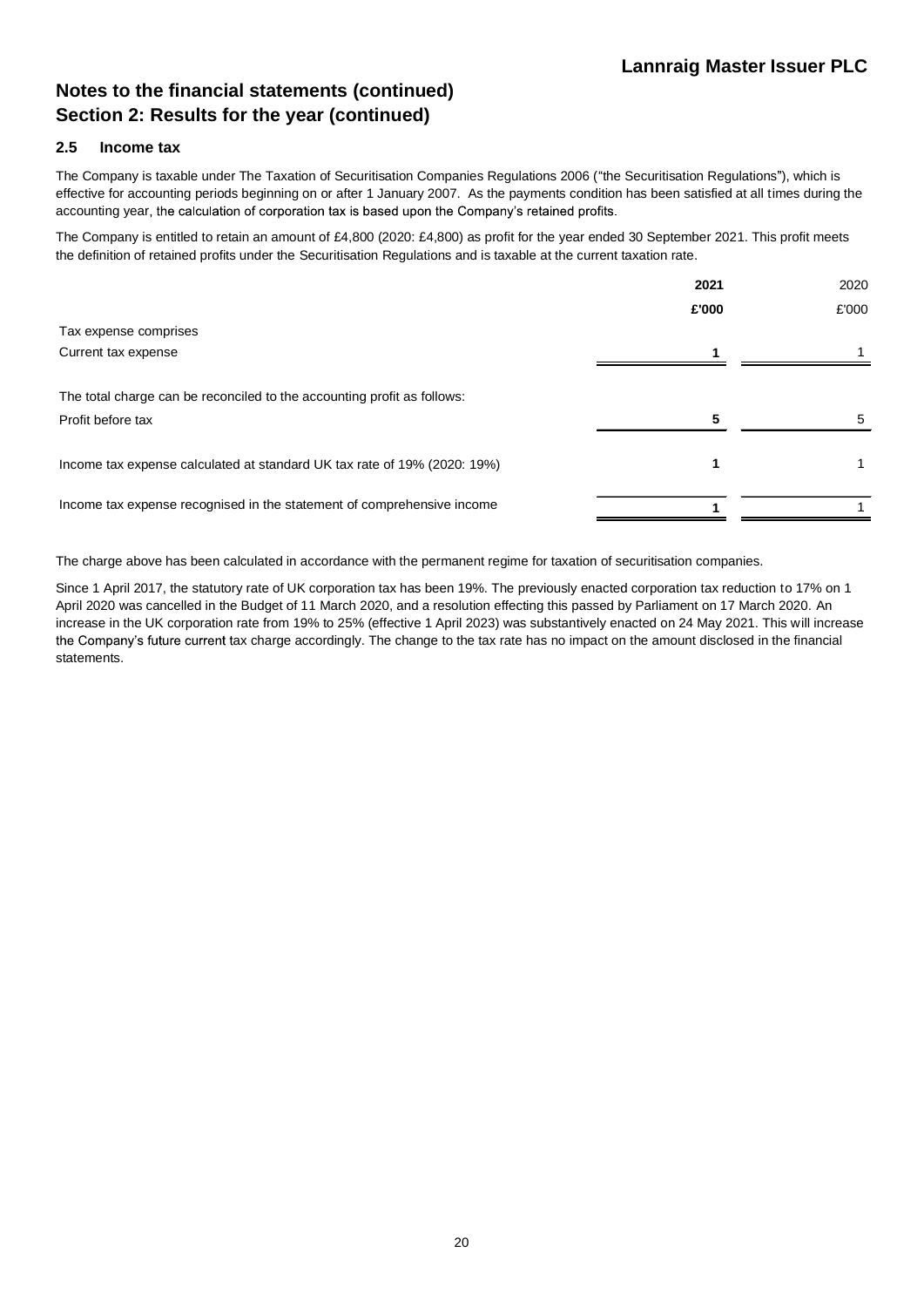### **3.1 Intercompany Loans**

The Company entered into a Global Intercompany Loan Agreement with LaFL, pursuant to which the Company advanced the total proceeds received from the issue of the Notes in intercompany loan tranches to LaFL.

|                             | 2021<br>£'000 | 2020<br>£'000 |
|-----------------------------|---------------|---------------|
| Principal balance           | 694,100       | 766,100       |
| Accrued interest receivable | 197           | 197           |
|                             | 694,297       | 766,297       |

| Series and class of<br><b>Intercompany Loans</b> | <b>Credit rating of</b><br>associated Note | Initial principal<br>amount<br>£'000 | <b>Interest</b> | <b>Margin</b> | Step-up date   | Adi<br>margin |
|--------------------------------------------------|--------------------------------------------|--------------------------------------|-----------------|---------------|----------------|---------------|
| 2018-1 Class 1A                                  | AAA Rated                                  | 450.000                              | SONIA           | 0.836%        | 21 August 2023 | 1.672%        |
| 2018-1 Class 2A                                  | AAA Rated                                  | 250,000                              | SONIA           | 0.946%        | 21 August 2023 | 1.892%        |

Intercompany Loans linked to the class Z Variable Funding Notes ("VFNs") are also in existence. These are reassessed at the point of each issuance and have a rate of Compounded Daily SONIA plus 0.90%.

The Intercompany Loans are repayable quarterly in order of priority starting from the class A tranches to the class Z tranches, to the extent there are sufficient funds available in LaFL.

The Intercompany Loans are interest-bearing and have a step-up provision for the interest margin. The adjusted margin is the margin that is payable if the principal is not paid by the step-up date. The ultimate maturity date for the loan tranches is December 2069.

Movements in the underlying Notes during the year are further disclosed in note 3.4.

#### **3.2 Other assets**

|                                   | 2021<br>£'000 | 2020<br>£'000 |
|-----------------------------------|---------------|---------------|
| Deferred consideration receivable | 6,042         | 5,236         |
| Other receivables                 | 4             | - 6           |
|                                   | 6,046         | 5,242         |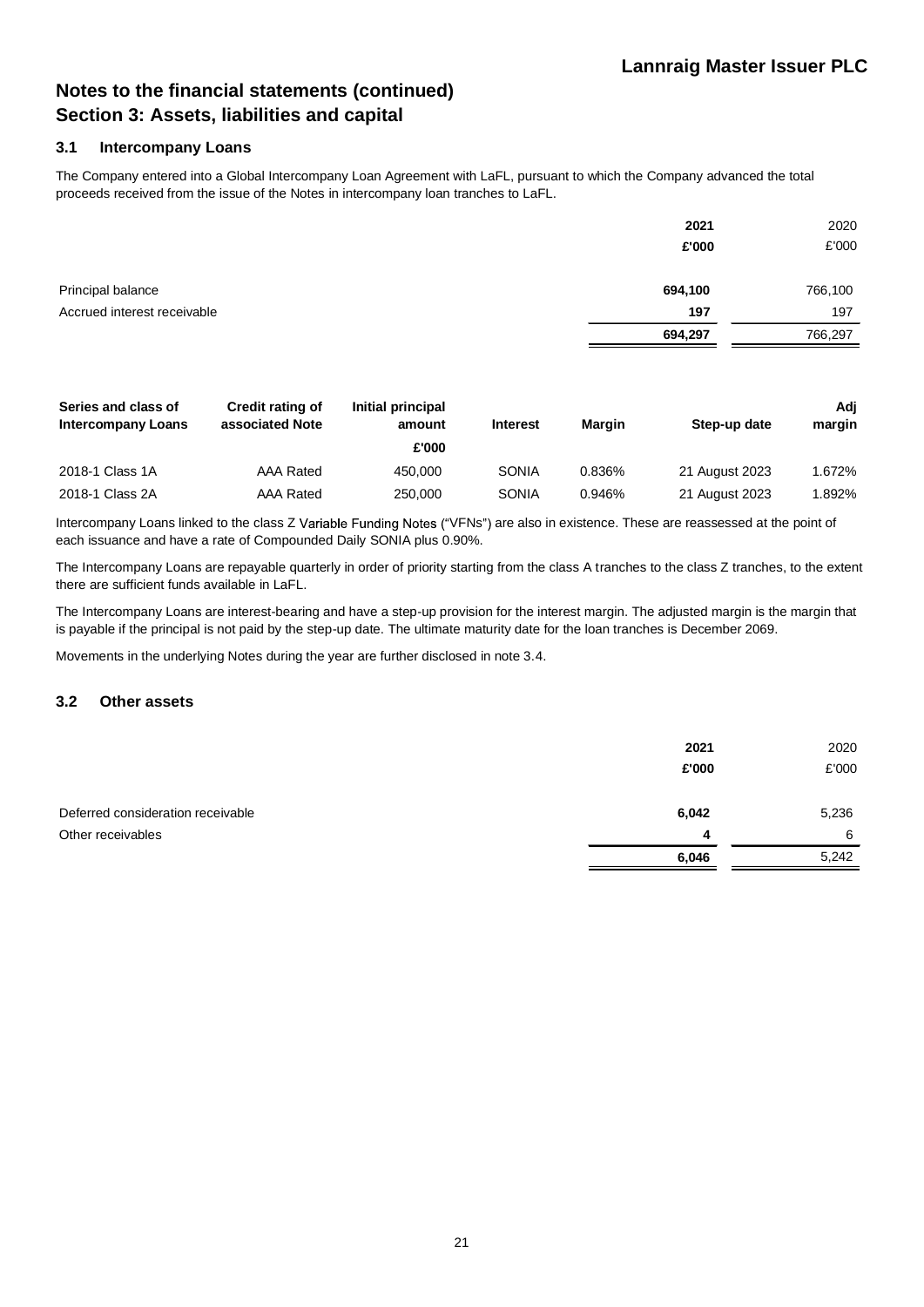### **3.3 Cash and cash equivalents**

|                           | 2021  | 2020  |
|---------------------------|-------|-------|
|                           | £'000 | £'000 |
|                           |       |       |
| Cash and cash equivalents | 860   | 959   |
|                           |       |       |

The Company holds cash and cash equivalents in bank accounts with National Australia Bank and Citibank. The accounts have been established in the Company's name for the following purposes:

- to hold the Company's available principal and revenue receipts until each quarterly Note payment date;
- to apply proceeds to pay various creditors in accordance with the relevant priority of payments; and
- to retain the remaining balance as the Company's profits and paid up share capital.

### **3.4 Notes in issue**

|                               | 2021<br>£'000 | 2020<br>£'000 |
|-------------------------------|---------------|---------------|
| Principal balance             | 694,100       | 766,100       |
| Unamortised transaction costs | (733)         | (1, 193)      |
| Accrued interest payable      | 769           | 847           |
|                               | 694,136       | 765,754       |

| Series and class<br>of Notes | <b>Credit rating</b> | <b>Currency</b> | <b>Initial</b><br>consideration<br>£'000 | <b>Interest</b> | Margin | Step-up date   | Adj<br>margin |
|------------------------------|----------------------|-----------------|------------------------------------------|-----------------|--------|----------------|---------------|
| 2018-1 Class 1A              | AAA rated            | GBP             | 450.000                                  | <b>SONIA</b>    | 0.836% | 21 August 2023 | 1.672%        |
| 2018-1 Class 2A              | AAA rated            | GBP             | 250,000                                  | SONIA           | 0.946% | 21 August 2023 | 1.892%        |

Credit enhancements in the form of class Z VFNs are also in existence. These are reassessed at the point of each issuance and have a rate of Compounded Daily SONIA plus 0.90%.

The Notes are repayable quarterly in order of priority starting from the class A tranches to the class Z tranche, to the extent there are sufficient funds available.

The Notes are interest-bearing and have a step-up provision for the interest margin. The adjusted rate is the margin that is payable if the principal is not paid by the step-up date. The ultimate maturity date for all classes of Notes is December 2069.

The proceeds from each issue and class of Notes have been applied to fund a specified loan tranche of the Intercompany Loans, as discussed in note 3.1.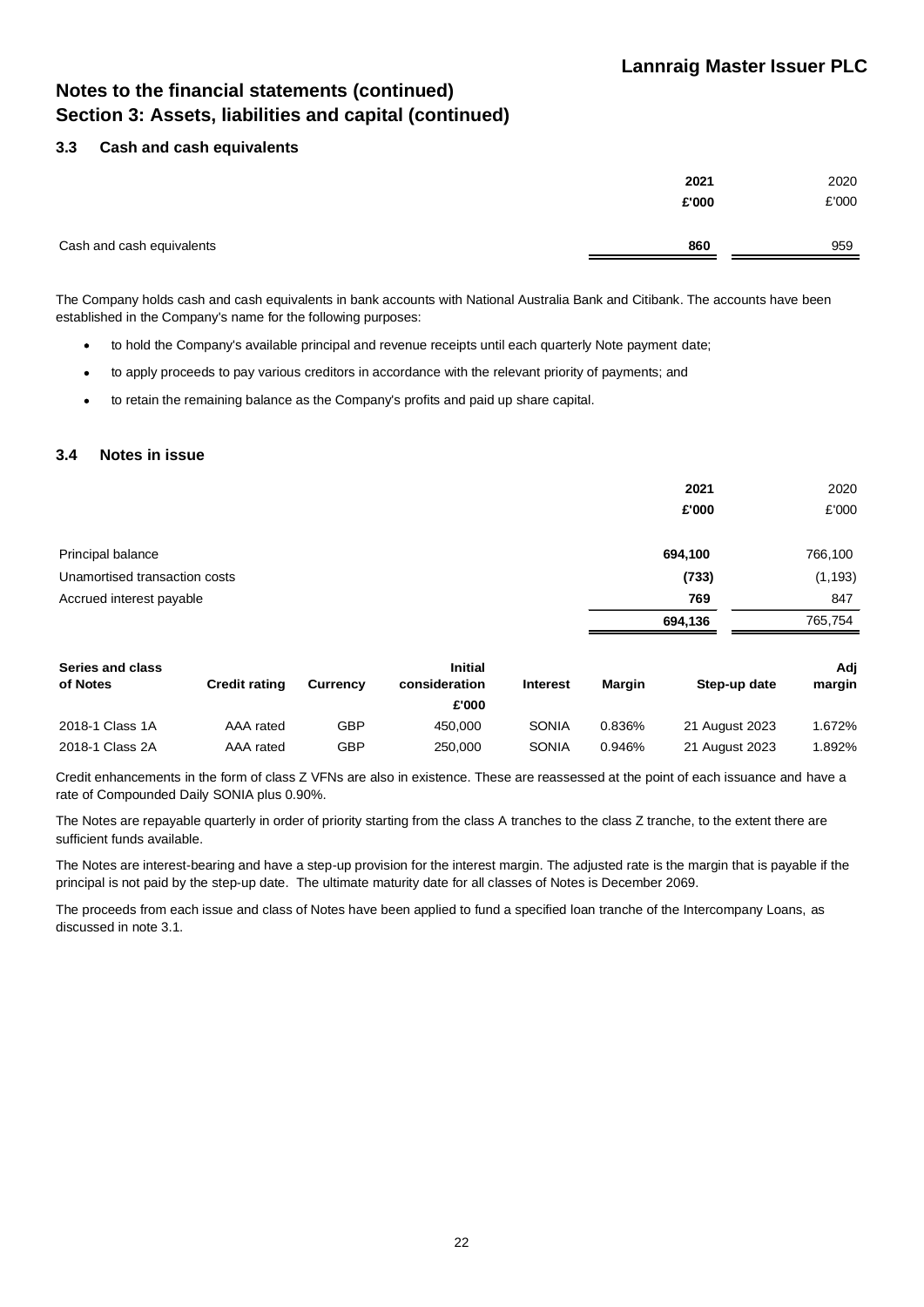### **3.4 Notes in issue (continued)**

#### **Movements during the year**

| 2021<br><b>Series and class of Notes</b> | <b>Principal balance</b><br>brought forward | <b>Notes</b><br>issued | <b>Notes</b><br>redeemed | <b>Principal balance</b><br>carried forward |
|------------------------------------------|---------------------------------------------|------------------------|--------------------------|---------------------------------------------|
|                                          | £'000                                       | £'000                  | £'000                    | £'000                                       |
| 2018-1 Class 1A                          | 360,000                                     | ۰                      | (72,000)                 | 288,000                                     |
| 2018-1 Class 2A                          | 250,000                                     | ۰                      | $\blacksquare$           | 250,000                                     |
| VFN 1 Class Z                            | 106,100                                     | ٠                      | $\blacksquare$           | 106,100                                     |
| VFN 2 Class Z                            | 50,000                                      | ٠                      | $\blacksquare$           | 50,000                                      |
|                                          | 766,100                                     |                        | (72,000)                 | 694,100                                     |
|                                          |                                             |                        |                          |                                             |
|                                          |                                             |                        |                          |                                             |

| 2020<br>Series and class of Notes | Principal balance<br>brought forward | <b>Notes</b><br>issued   | <b>Notes</b><br>redeemed | Principal balance<br>carried forward |
|-----------------------------------|--------------------------------------|--------------------------|--------------------------|--------------------------------------|
|                                   |                                      |                          |                          |                                      |
|                                   | £'000                                | £'000                    | £'000                    | £'000                                |
| 2018-1 Class 1A                   | 432,000                              | $\overline{\phantom{0}}$ | (72,000)                 | 360,000                              |
|                                   |                                      |                          |                          |                                      |
| 2018-1 Class 2A                   | 250,000                              | $\overline{\phantom{0}}$ | -                        | 250,000                              |
| VFN 1 Class Z                     | 106,100                              | $\overline{\phantom{0}}$ | $\overline{\phantom{0}}$ | 106,100                              |
| VFN 2 Class Z                     | 50,000                               | $\overline{\phantom{0}}$ |                          | 50,000                               |
|                                   | 838,100                              |                          | (72,000)                 | 766,100                              |

#### **Interest**

Interest is payable quarterly in arrears. The payment of interest on the Notes is dependent on the receipt of income from the underlying loan tranches under the Intercompany Loans. If the Company does not receive income from the underlying loan tranches there is no obligation to pay interest to the Noteholders.

#### **Redemption**

Redemption of the Notes will be made from the principal proceeds received from LaFL on the relevant payment date, in accordance to the seniority of the Notes and availability of funds.

#### **Limited recourse and segregation of assets and liabilities**

The Notes are limited in recourse to the underlying tranche of Intercompany Loans held pursuant to each class of Notes. Following enforcement of the Global Intercompany Loan Agreement against LaFL, there will be no other assets of the Company available to meet any outstanding claims of the Noteholders, who will bear any shortfall pro rata to their holding of Notes.

The Noteholders of each class therefore cannot claim against the assets of any other classes of Notes.

#### **Unamortised transaction costs**

|                                     | 2021<br>£'000 | 2020<br>£'000 |
|-------------------------------------|---------------|---------------|
| Opening balance                     | 1,193         | 1,851         |
| Capitalisation of transaction costs | 126           | (148)         |
| Amortisation charge (note 2.3)      | (586)         | (510)         |
| Closing balance                     | 733           | 1,193         |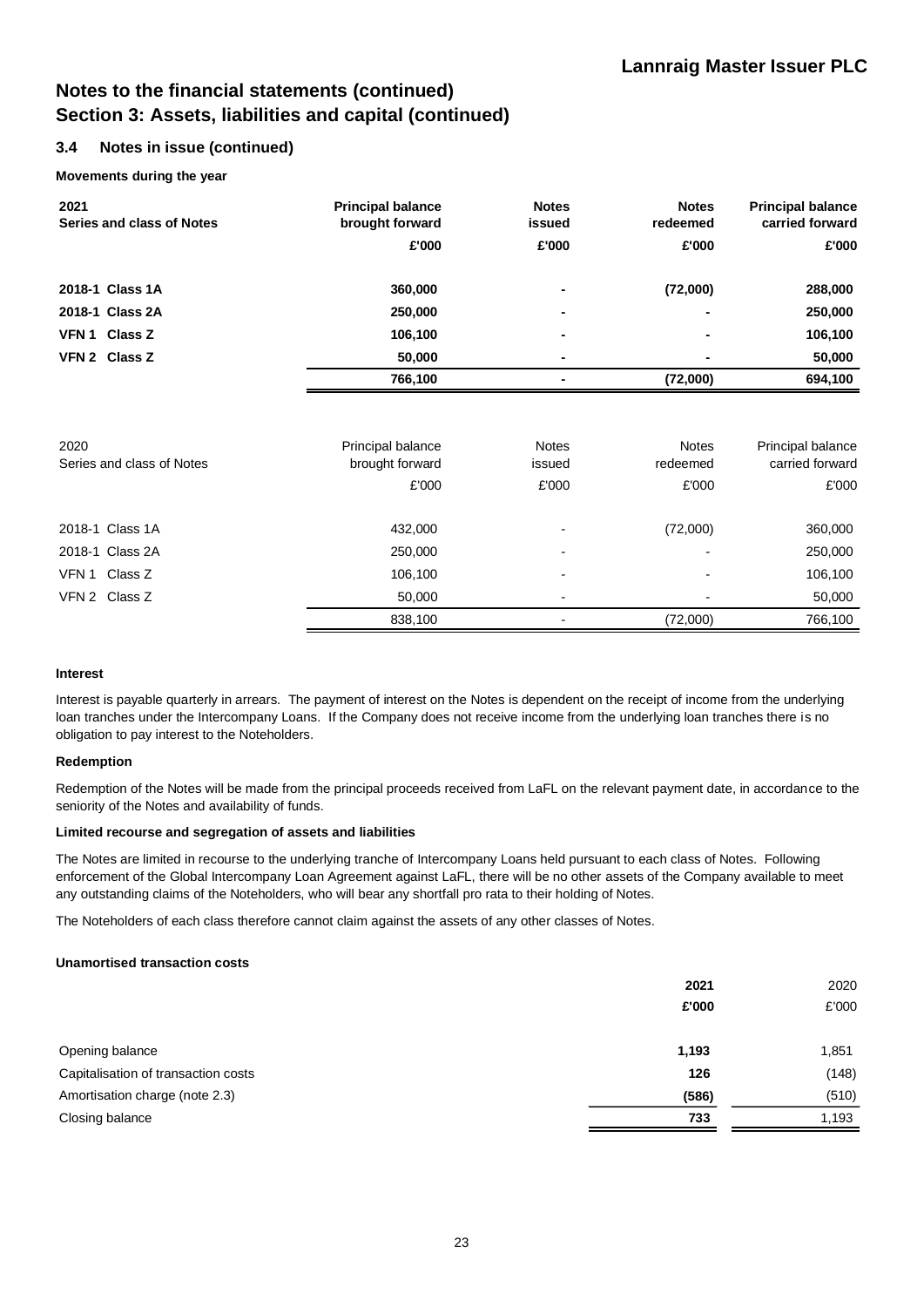### **3.5 Other liabilities**

|                     | 2021  | 2020  |
|---------------------|-------|-------|
|                     | £'000 | £'000 |
| Amounts due to LaFL | 6,956 | 6,640 |
| Other payables      | 56    | 53    |
|                     | 7,012 | 6,693 |

#### **3.6 Fair value of financial instruments held at amortised cost**

Fair value is the price that would be received to sell an asset or paid to transfer a liability in an orderly transaction between market participants at the valuation date.

Analysis of the fair value disclosures uses a hierarchy that reflects the significance of inputs used in measuring the fair value. The level in the fair value hierarchy within which a fair value measurement is categorised is determined on the basis of the lowest level input that is significant to the fair value measurement in its entirety. The fair value hierarchy is as follows:

- Level 1 fair value measurements quoted prices (unadjusted) in active markets for an identical financial asset or liability;
- Level 2 fair value measurements inputs other than quoted prices within level 1 that are observable for the financial asset or liability, either directly (as prices) or indirectly (derived from prices); and
- Level 3 fair value measurements inputs for the financial asset or liability that are not based on observable market data (unobservable inputs).

#### *Fair value of financial instruments held at amortised cost*

There are various limitations inherent in this fair value disclosure particularly where prices are derived from unobservable inputs due to some financial instruments not being traded in an active market. The methodologies and assumptions used in the fair value estimates are therefore described in the notes to the tables. The difference between carrying value and fair value is relevant in a trading environment, but is not relevant to assets such as the Intercompany Loans.

The tables below show a comparison of the carrying amounts, as reported on the balance sheet, and fair values of those financial assets and liabilities measured at the amortised cost where the carrying value amounts of the financial assets and financial liabilities recorded at amortised cost in the balance sheet are not approximately equal to their fair value.

|                                                        | 2021              |               |                          | 2020                  |                          |                   |               |         |                       |         |  |
|--------------------------------------------------------|-------------------|---------------|--------------------------|-----------------------|--------------------------|-------------------|---------------|---------|-----------------------|---------|--|
|                                                        |                   |               |                          | Fair value measuring: |                          |                   |               |         | Fair value measuring: |         |  |
|                                                        | Carrying<br>value | Fair<br>value | Level 1                  | Level 2               | Level 3                  | Carrying<br>value | Fair<br>value | Level 1 | Level 2               | Level 3 |  |
| <b>Financial assets</b><br>held at amortised cost      | £'000             | £'000         | £'000                    | £'000                 | £'000                    | £'000             | £'000         | £'000   | £'000                 | £'000   |  |
| Intercompany Loans                                     | 694.297           | 702,177       | $\blacksquare$           | 702,177               | $\blacksquare$           | 766.100           | 759,130       |         | $\sim$                | 759,130 |  |
| <b>Financial liabilities held at</b><br>amortised cost |                   |               |                          |                       |                          |                   |               |         |                       |         |  |
| Notes in issue                                         | 694,136           | 702,760       | $\overline{\phantom{a}}$ | 702.760               | $\overline{\phantom{a}}$ | 766.100           | 759.780       |         | $\sim$                | 759.780 |  |

The Company's fair values disclosed for financial instruments at amortised cost are based on the following methodologies and assumptions:

*Intercompany Loans* - The fair value is determined from a discounted cash flow model using current market rates for instruments of similar terms and maturity.

*Notes in issue* - The fair value is determined from a discounted cash flow model using current market rates for instruments of similar terms and maturity.

Transfers between levels during the year were as a result of a change in the underlying methodology.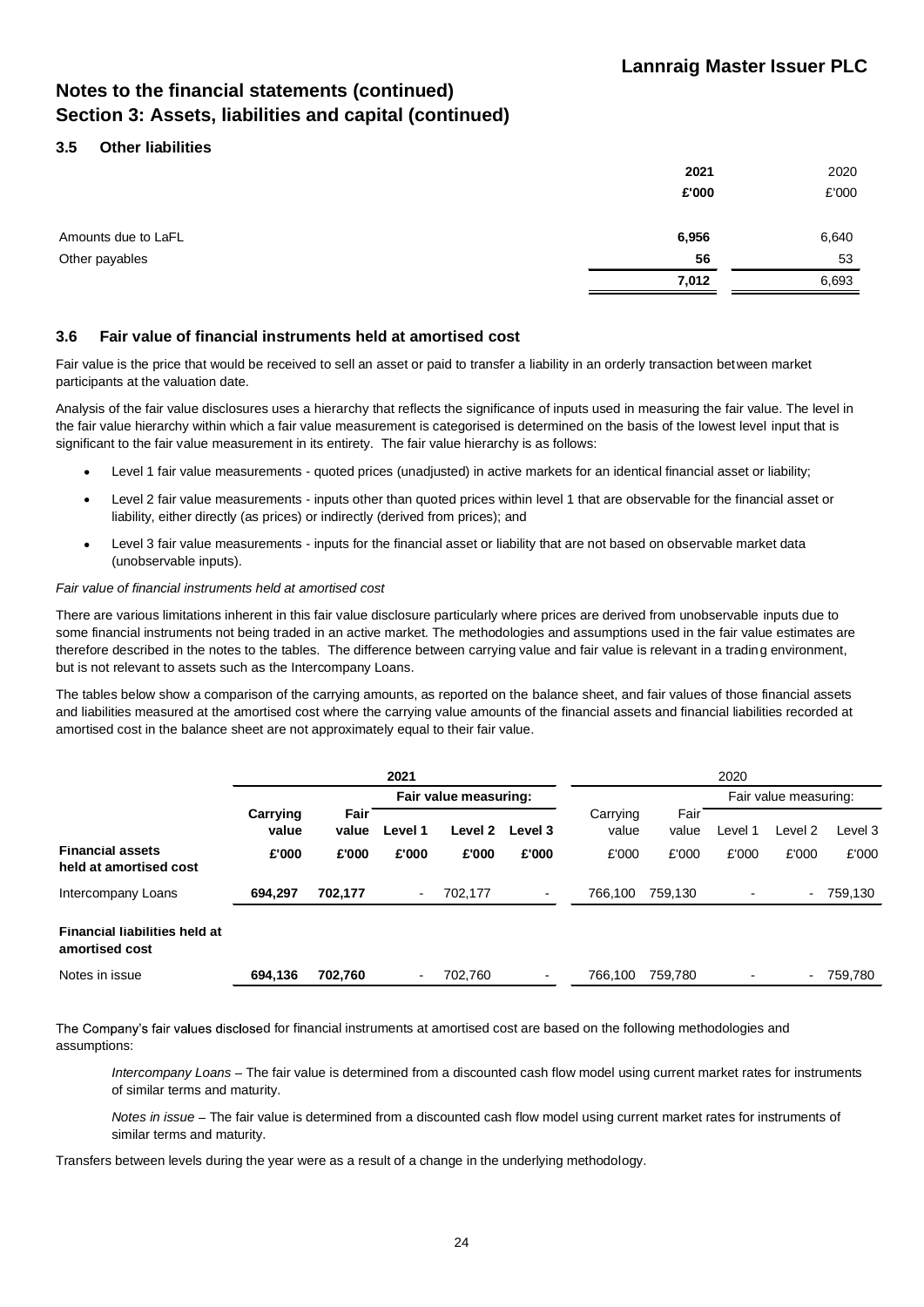### **3.7 Share capital**

|                                              | 2021   | 2020   |
|----------------------------------------------|--------|--------|
|                                              | £      | £      |
| Issued, alloted and paid-up shares           |        |        |
| 1 ordinary share - fully paid                |        |        |
| 49,999 ordinary share - £0.25 partly paid-up | 12.500 | 12.500 |
|                                              | 12.501 | 12,501 |

The entire issued share capital of the Company is held by LaHL.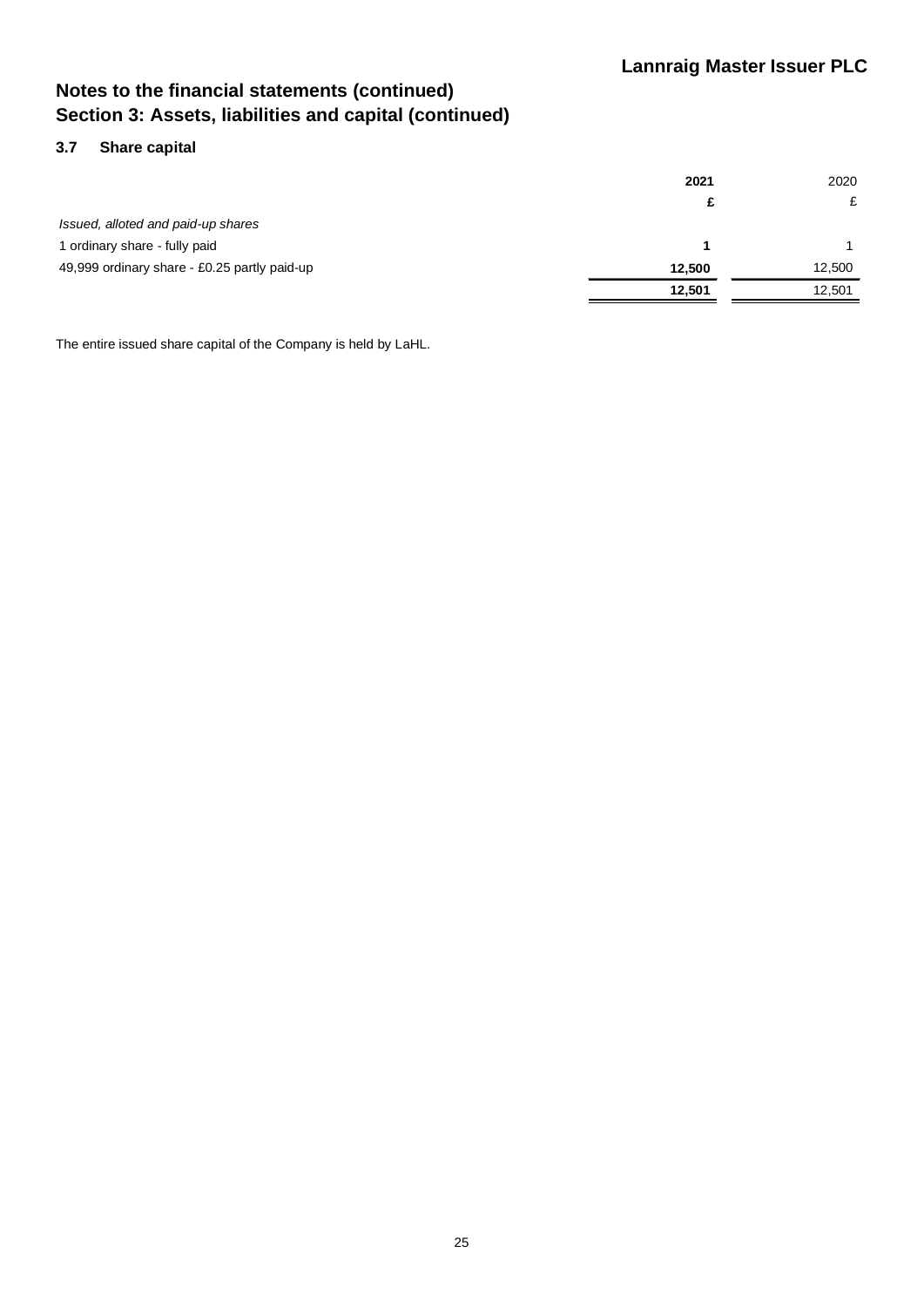### **4.1 Notes to the statement of cash flows**

|                                         | 2021         | 2020  |
|-----------------------------------------|--------------|-------|
|                                         | £'000        | £'000 |
| <b>Changes in operating assets</b>      |              |       |
| Net decrease in:                        |              |       |
| Other receivables                       | $\mathbf{2}$ | 5     |
|                                         |              |       |
| <b>Changes in operating liabilities</b> |              |       |
| Net increase/(decrease) in:             |              |       |
| Other amounts due to LaFL               | 316          | 213   |
| Other payables                          | 3            | (26)  |
|                                         | 319          | 187   |

#### **Liabilities arising from financing activities**

|                               | Notes in<br>issue | <b>Accrued capital</b><br>expenses <sup>(1)</sup> | Start-up<br>loan | <b>Total</b> |
|-------------------------------|-------------------|---------------------------------------------------|------------------|--------------|
|                               | £'000             | £'000                                             | £'000            | £'000        |
| At 30 September 2019          | 837,802           | 190                                               | 190              | 838,182      |
| <b>Cash flows:</b>            |                   |                                                   |                  |              |
| <b>Transaction costs</b>      |                   | (42)                                              |                  | (42)         |
| Redemptions                   | (72,000)          |                                                   | (190)            | (72, 190)    |
| <b>Non-cash flows:</b>        |                   |                                                   |                  |              |
| Movement in accrued interest  | (706)             |                                                   |                  | (706)        |
| Other movement <sup>(2)</sup> | 658               | (148)                                             |                  | 510          |
| At 30 September 2020          | 765,754           |                                                   |                  | 765,754      |
| Cash flows:                   |                   |                                                   |                  |              |
| <b>Transaction costs</b>      |                   | (126)                                             |                  | (126)        |
| Redemptions                   | (72,000)          |                                                   |                  | (72,000)     |
| <b>Non-cash flows:</b>        |                   |                                                   |                  |              |
| Movement in accrued interest  | (78)              |                                                   |                  | (78)         |
| Other movement <sup>(2)</sup> | 460               | 126                                               |                  | 586          |
| At 30 September 2021          | 694,136           |                                                   |                  | 694,136      |

(1) Accrued capital expenses are transaction costs associated with the issuance of Notes and the IBOR transition, which have not yet been invoiced and form a component of the total other payables balance.

 $(2)$  Other movement relates to the capitalisation and amortisation of transaction costs in relation to the issuance and modification of Notes.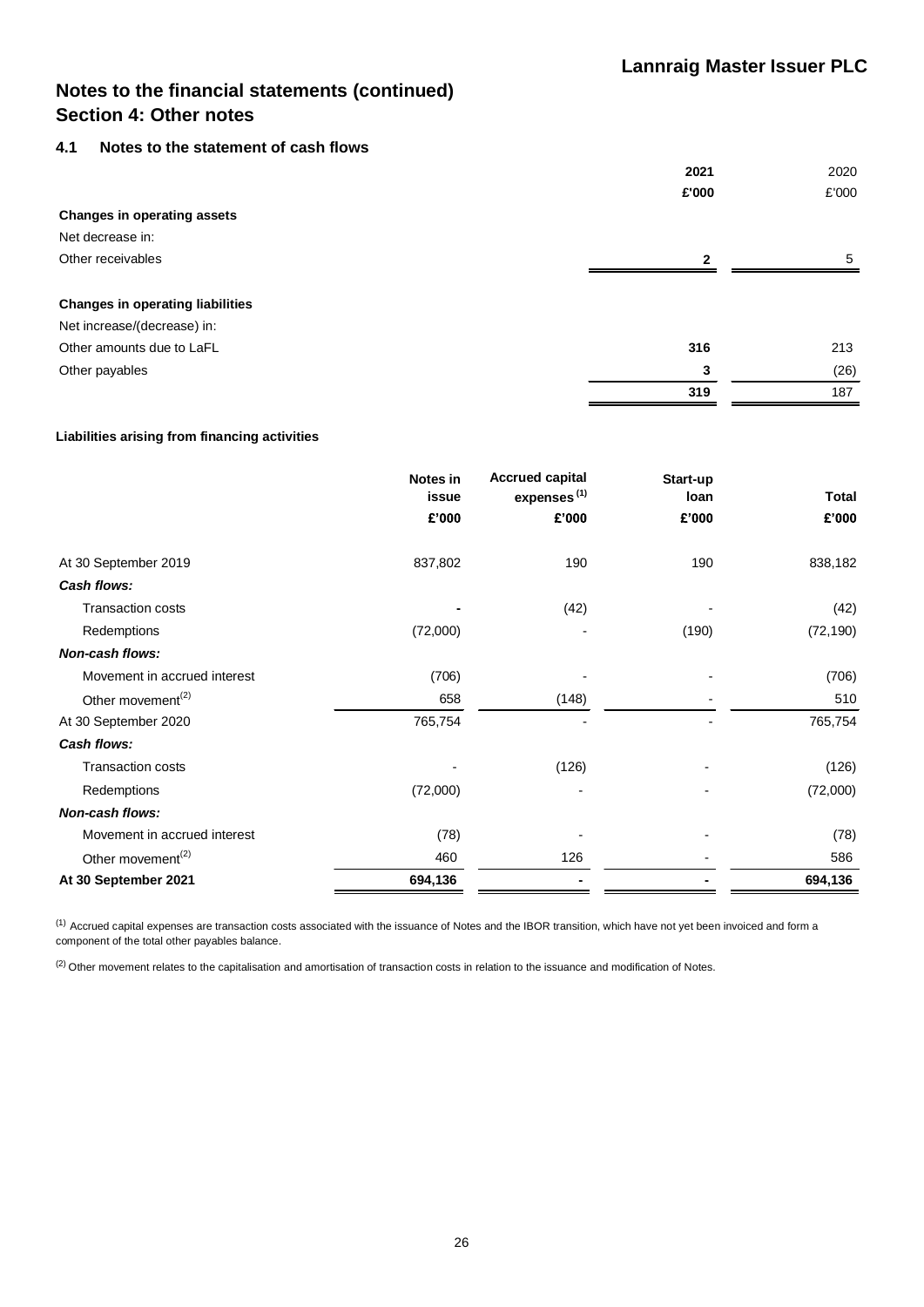### **4.2 Related party transactions**

The Company had intercompany transactions with LaFL, a fellow Programme company and Originator of the Programme CB PLC. The transactions with these related parties are disclosed below.

| Transactions during the year                        | 2021<br>£'000 | 2020<br>£'000 |
|-----------------------------------------------------|---------------|---------------|
| LaFL                                                |               |               |
| Principal repayments received on Intercompany Loans | 72,000        | 72,000        |
| Interest received on Intercompany Loans             | 6,846         | 11,143        |
| Deferred consideration received                     | 806           | 668           |
| <b>CB PLC</b>                                       |               |               |
| Notes redeemed                                      | 72,000        | 72,000        |
| Interest paid on Notes                              | 6,846         | 11,143        |
| Principal repayments made on start-up loan          |               | 190           |
| Interest paid on start-up loan                      |               | $\mathbf{1}$  |
| Cash management fee paid                            | 100           | 100           |
| Audit fee recharged from CB PLC                     | 10            | 11            |
| Balances at end of the year                         | 2021<br>£'000 | 2020<br>£'000 |
| LaFL                                                |               |               |
| Intercompany Loans receivable                       | 694,297       | 766,297       |
| Deferred consideration receivable                   | 6,042         | 5,236         |
| Expense contribution payable                        | (6,956)       | (6, 640)      |
|                                                     | 693,383       | 764,893       |
| <b>CB PLC</b>                                       |               |               |
| Notes in issue                                      | 694,869       | 766,947       |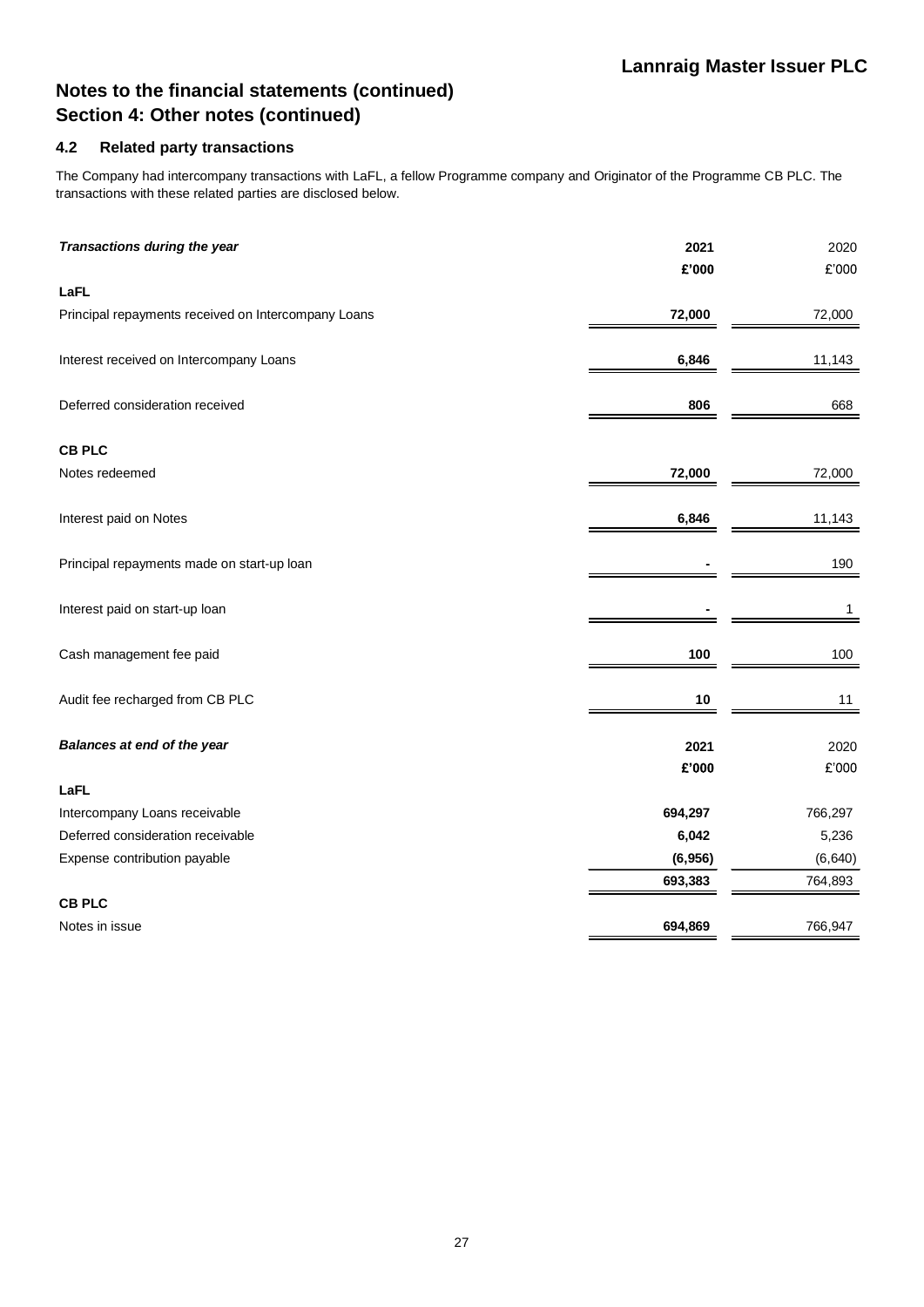### **4.3 Management of risk**

#### **Introduction and overview**

The principal activity of the Company is the issuance of limited recourse Notes, under the Lannraig Programme, for onward lending to LaFL. Therefore, the role of financial assets and financial liabilities is central to the activities of the Company; the financial liabilities provide the funding advanced to LaFL, which are the Company's financial assets. Financial assets and liabilities provide the majority of the assets and liabilities of the Company.

The strategies used by the Company in achieving its objectives regarding the use of financial instruments were set when the Company entered into the series issuance transactions, such as aligning the cash flow profiles of the Notes with the receivables under the Intercompany Loans. The Company has attempted to match the properties of its financial liabilities to its assets in order to avoid significant elements of risk generated by mismatches of maturity and interest rate risk.

This ensures that if one series defaults, the holders of that series do not have the ability to claim other assets of the issuer, resulting in the issuer's bankruptcy and the default of the other series of Notes. The segregation criteria include the following:

- The Company is a bankruptcy remote structured entity.
- The Company issues separate series of debt obligations.
- Intercompany Loan tranches relating to any particular classes of Notes are held separate from the assets relating to any other classes of that series.
- Only the trustees are entitled to exercise remedies on behalf of the Noteholders.
- Each series of Notes is reviewed by a recognised rating agency prior to issuance regardless of whether it is to be rated or not.  $\bullet$

The Notes are initially recognised at the value of the net proceeds received less issue costs and are carried at amortised cost. The ultimate amount repaid to the Noteholders of these Notes will depend on the proceeds from the relevant tranches of Intercompany Loans.

#### **Risk management framework**

The Board of Directors has overall responsibility for the establishment and oversight of the Company's risk management framework which is in line with the Programme documentation.

This note presents information about the Company's exposure to risk, the Company's objectives, policies and processes for measuring and managing risk. Further quantitative disclosures are provided below.

#### **Credit risk**

Credit risk is the risk of the financial loss to the Company if the counterparty to a financial instrument fails to meet its contractual obligations and arises principally from the Company's Intercompany Loans.

The Company limits its exposure to credit risk by investing only with counterparties that have a credit rating defined in the documentation of the relevant Note series. The risk of default on the Intercompany Loans is borne by the Noteholders of the relevant classes of Notes.

#### *Maximum exposure to credit risk*

The carrying amount of financial assets represents the maximum credit exposure. The maximum exposure to credit risk at the reporting date was as follows:

|                           | 2021    | 2020    |
|---------------------------|---------|---------|
|                           | £'000   | £'000   |
| Intercompany Loans        | 694,297 | 766,297 |
| Other assets              | 6,046   | 5,242   |
| Cash and cash equivalents | 860     | 959     |
|                           | 701,203 | 772,498 |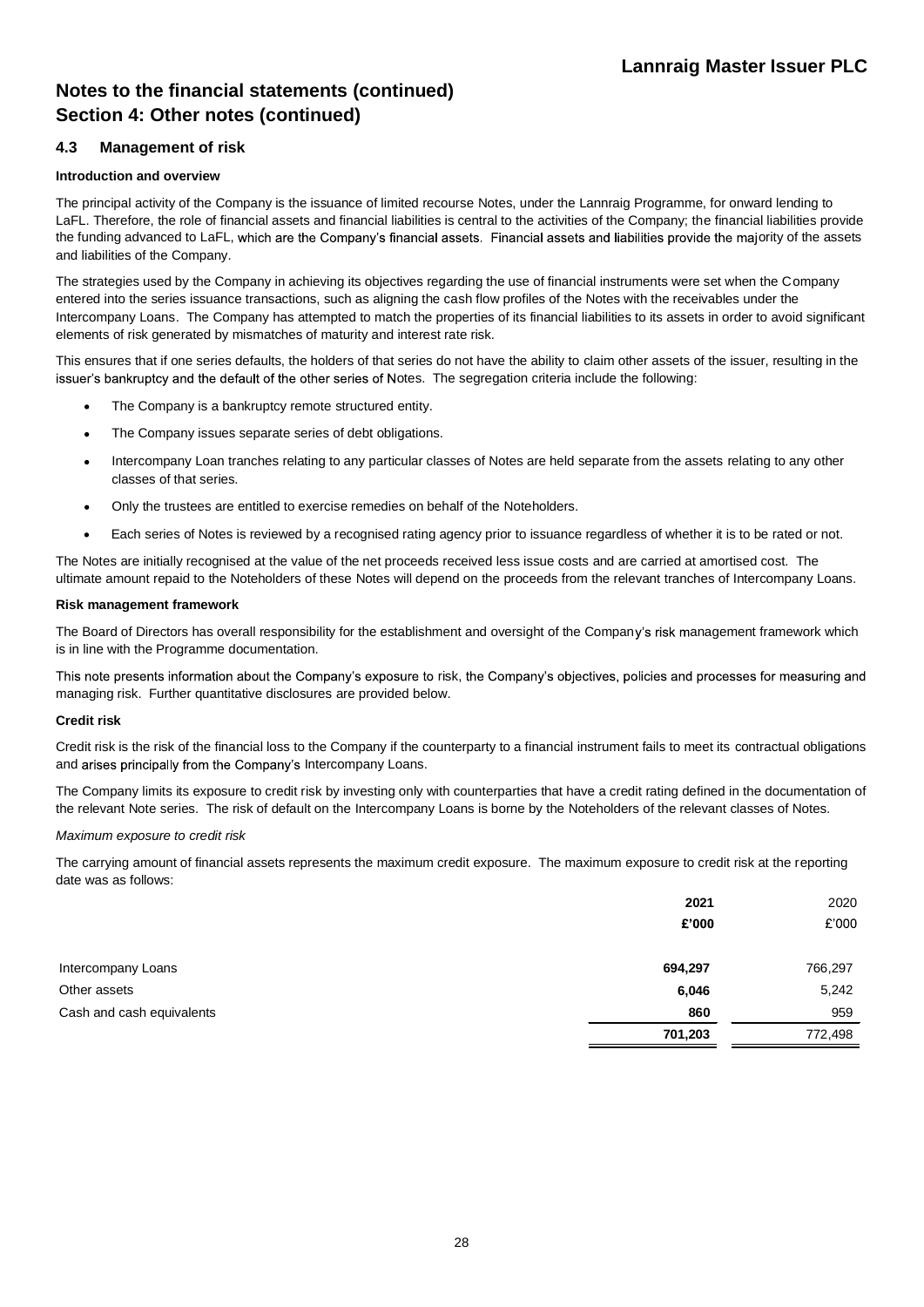### **4.3 Management of risk (continued)**

#### **Maturity analysis of assets and liabilities**

The following tables represent a breakdown of the Company's balance sheet, according to the contractual maturity of the assets and liabilities. Maturity analysis of Intercompany Loans and Notes has been based upon these being redeemed at the step-up date.

|                           |       |          |             | 2021       |                          |              |              |
|---------------------------|-------|----------|-------------|------------|--------------------------|--------------|--------------|
|                           |       | 3 months | 3 months to | $1$ to $5$ | Over <sub>5</sub>        | No specified |              |
|                           | Call  | or less  | 12 months   | years      | years                    | maturity     | <b>Total</b> |
|                           | £'000 | £'000    | £'000       | £'000      | £'000                    | £'000        | £'000        |
| <b>Assets</b>             |       |          |             |            |                          |              |              |
| Intercompany Loans        |       | 18,197   | 54,000      | 622,100    |                          |              | 694,297      |
| Other assets              |       | 4        |             |            |                          | 6,042        | 6,046        |
| Cash and cash equivalents | 860   |          |             |            | $\blacksquare$           |              | 860          |
|                           | 860   | 18,201   | 54,000      | 622,100    | $\blacksquare$           | 6,042        | 701,203      |
| <b>Liabilities</b>        |       |          |             |            |                          |              |              |
| Notes in issue            |       | 18,750   | 53,943      | 621,443    |                          |              | 694,136      |
| Other liabilities         |       | 56       |             |            |                          | 6,956        | 7,012        |
| Current tax liability     |       |          | 1           |            |                          |              | 1            |
|                           | ٠     | 18,806   | 53,944      | 621,443    | ٠                        | 6,956        | 701,149      |
|                           |       |          |             | 2020       |                          |              |              |
|                           |       | 3 months | 3 months to | $1$ to $5$ | Over <sub>5</sub>        | No specified |              |
|                           | Call  | or less  | 12 months   | years      | years                    | maturity     | Total        |
|                           | £'000 | £'000    | £'000       | £'000      | £'000                    | £'000        | £'000        |
| Assets                    |       |          |             |            |                          |              |              |
| Intercompany Loans        | ÷,    | 18,197   | 54,000      | 694,100    |                          |              | 766,297      |
| Other assets              |       | 6        |             |            |                          | 5,236        | 5,242        |
| Cash and cash equivalents | 959   |          |             |            |                          |              | 959          |
|                           | 959   | 18,203   | 54,000      | 694,100    |                          | 5,236        | 772,498      |
| Liabilities               |       |          |             |            |                          |              |              |
| Notes in issue            |       | 18,819   | 53,916      | 693,019    |                          |              | 765,754      |
| Other liabilities         |       | 53       |             |            |                          | 6,640        | 6,693        |
| Current tax liability     |       |          | 1           |            | $\overline{\phantom{a}}$ |              | 1            |
|                           |       | 18,872   | 53,917      | 693,019    | L,                       | 6,640        | 772,448      |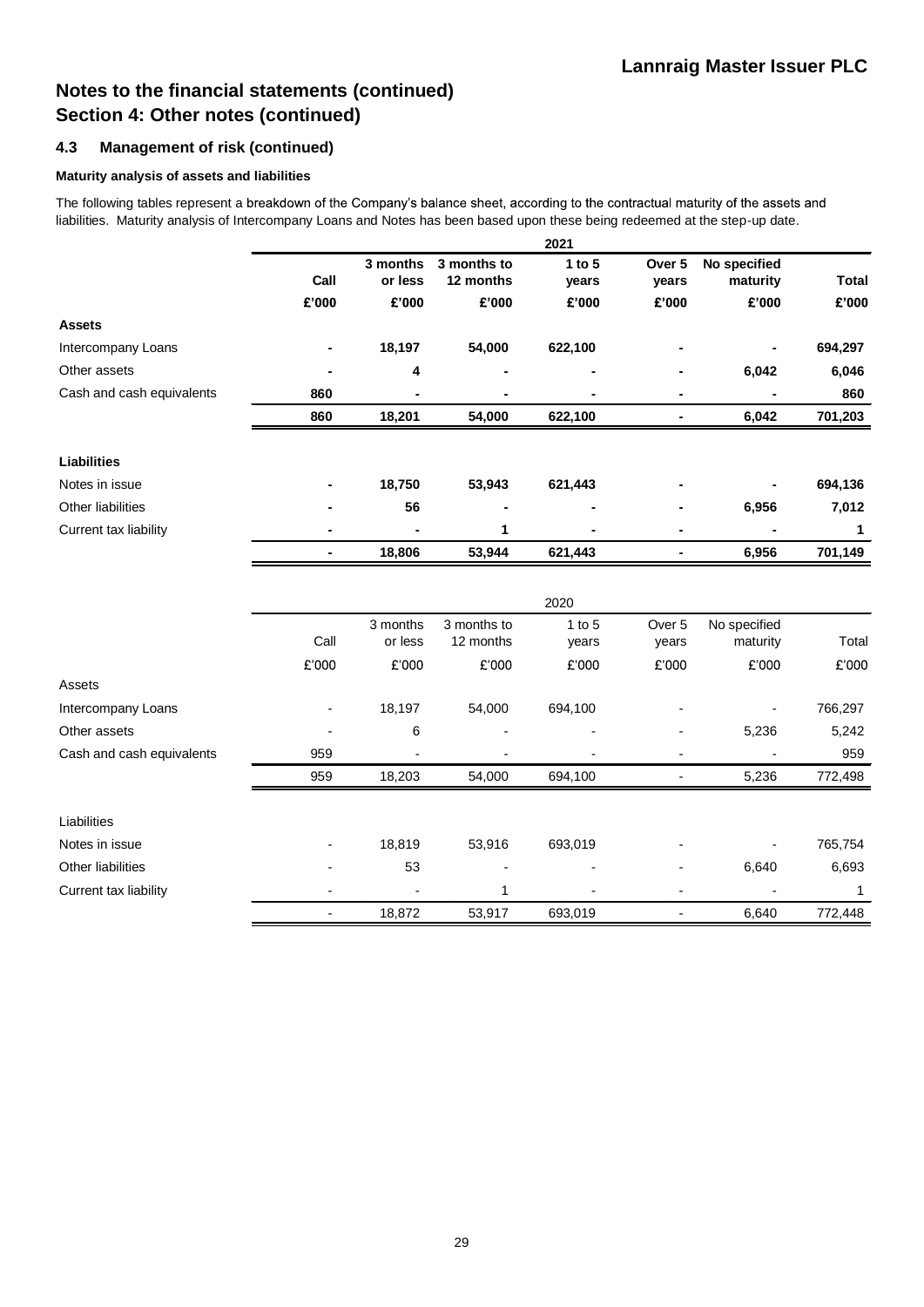### **4.3 Management of risk (continued)**

#### **Liquidity and funding risk**

Liquidity risk is the risk that the Company is unable to meet its current and future financial obligations as they fall due at acceptable cost.

The Company's obligation to the Noteholders of a particular class of Notes is limited to the net proceeds receivable under the related tranche of Intercompany Loans and any available reserve fund. Should the net proceeds be insufficient to make all payments due in respect of a particular series of Notes, the other assets of the Company will not be available for payment and the deficit is instead borne by the Noteholders according to established priorities.

#### *Cash flows payable under financial liabilities by contractual maturity*

The following are the gross undiscounted contractual cash flows of the financial liabilities. Liquidity analysis of Notes has been based upon these being redeemed at the step-up date.

**2021**

|                       |                          |                     |                          | ZUZI              |                          |                          |         |
|-----------------------|--------------------------|---------------------|--------------------------|-------------------|--------------------------|--------------------------|---------|
|                       | Call                     | 3 months<br>or less | 3 months to<br>12 months | 1 to $5$<br>years | Over 5<br>years          | No specified<br>maturity | Total   |
|                       | £'000                    | £'000               | £'000                    | £'000             | £'000                    | £'000                    | £'000   |
| Notes in issue        |                          | 19,665              | 59,906                   | 631,481           |                          |                          | 711,052 |
| Other liabilities     |                          | 56                  |                          | ۰                 | ۰                        | 6,956                    | 7,012   |
| Current tax liability |                          |                     | 1                        |                   | ۰                        |                          | 1       |
|                       | ٠                        | 19,721              | 59,907                   | 631,481           |                          | 6,956                    | 718,065 |
|                       |                          |                     |                          | 2020              |                          |                          |         |
|                       | Call                     | 3 months<br>or less | 3 months to<br>12 months | 1 to $5$<br>years | Over 5<br>years          | No specified<br>maturity | Total   |
|                       | £'000                    | £'000               | £'000                    | £'000             | £'000                    | £'000                    | £'000   |
| Notes in issue        | $\overline{\phantom{a}}$ | 19,163              | 58,841                   | 704,272           |                          |                          | 782,276 |
| Other liabilities     |                          | 53                  |                          |                   | $\overline{\phantom{0}}$ | 6,640                    | 6,693   |
| Current tax liability |                          |                     |                          |                   |                          |                          |         |
|                       | $\overline{\phantom{a}}$ | 19,216              | 58,842                   | 704,272           |                          | 6,640                    | 788,970 |

The balances in the cash flow tables above do not agree directly to the balances in the balance sheet as the table incorporates all future cash flows, on an undiscounted basis, related to both principal and interest.

The Company's exposure to liquidity risk is mitigated by matching the repayments received on the Intercompany Loans with the repayment profiles of the Notes.